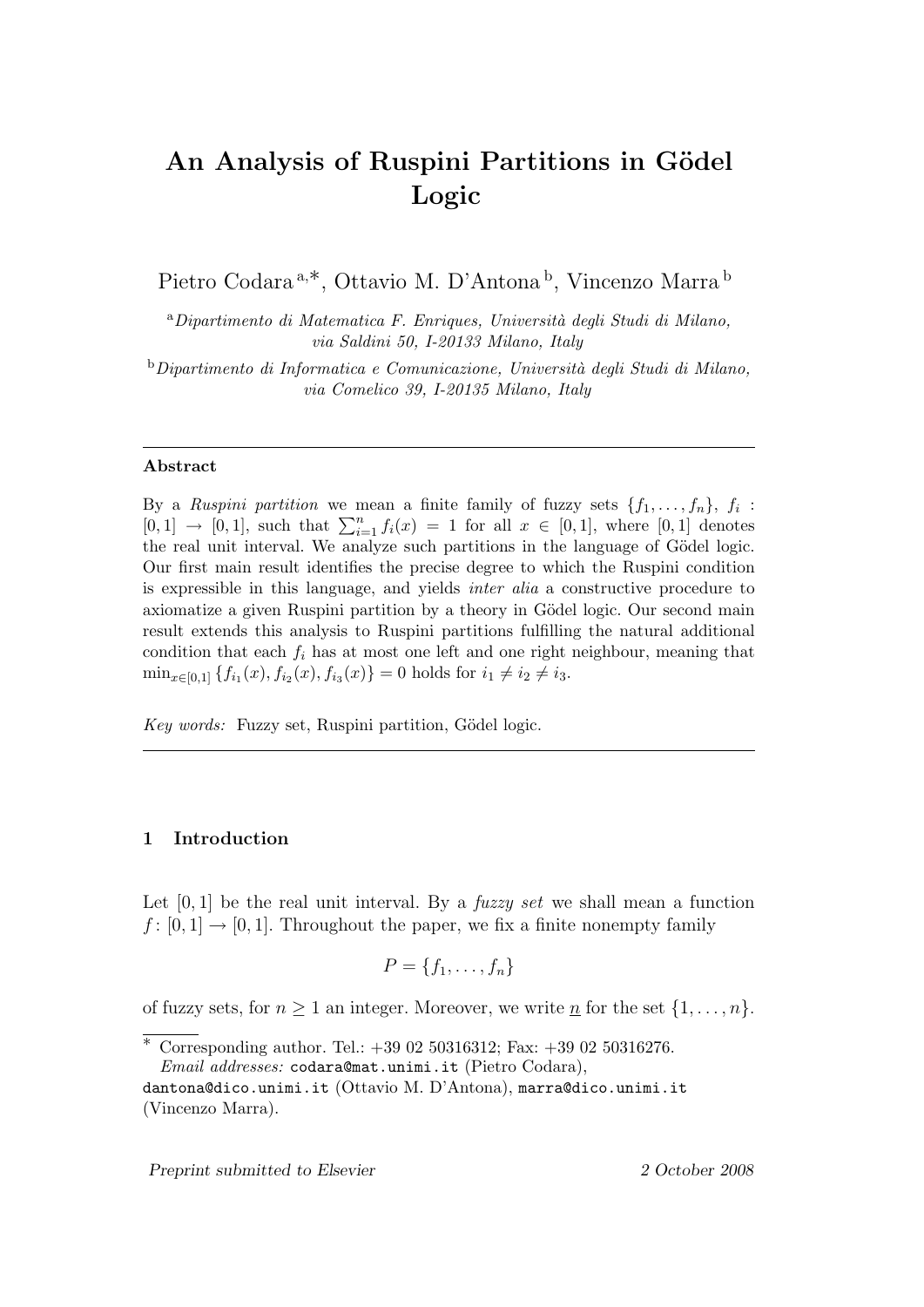In several soft computing applications, the following notion of fuzzy partition plays an important role. It is often traced back to [1, p. 28].

**Definition 1.1** *We say P is a* Ruspini partition *if for all*  $x \in [0, 1]$ 





By way of informal motivation for what follows, think of the real unit interval [0*,* 1] as the normalized range of values of a physical observable, say temperature. Then each  $f_i \in P$  can be viewed as a means of assigning a truth-value to a proposition about temperature in some many-valued logic *L* . Had one no information at all about such propositions, one would be led to identify them with propositional variables  $X_i$ , subject only to the axioms of  $\mathscr{L}$ . However, the set *P* does encode information about  $X_1, \ldots, X_n$ . For example, consider  $P = \{f_1, f_2, f_3\}$  as in Fig. 1, and say  $f_1, f_2$ , and  $f_3$  provide truth-values for the propositions  $X_1$  = "The temperature is low",  $X_2$  = "The temperature is medium", and  $X_3 =$  "The temperature is high", respectively. If  $\mathscr L$  has a conjunction  $\land$  interpreted by minimum, the proposition  $X_1 \land X_3$  has 0 as its only possible truth-value, *i.e.*, it is a contradiction. The chosen set *P* then leads one to add extra-logical axioms to  $\mathscr{L}$ , *e.g.*,  $\neg(X_1 \wedge X_3)$ , in an attempt to express the fact that one cannot observe both a high and a low temperature at the same time. More generally, *P* implicitly encodes a *theory*—that is, a family of formulas required to hold, thought of as extra-logical axioms—over the pure logic  $\mathscr{L}$ . Imposing the Ruspini condition on  $P$ , then, amounts to implicitly enriching the logic  $\mathscr L$  by extra-logical axioms that attempt to capture condition (1.1) in the language provided by  $\mathscr{L}$ . Indeed, while in practice it is often the case that  $\mathscr L$  lacks the power to express addition of real numbers exactly, *L* will still afford an approximation of the Ruspini condition *in its own language*. In this paper we are thus concerned with the general problem of making explicit the extra-logical information implicitly encoded by *P*.

Throughout this paper, we shall take  $\mathscr L$  to be Gödel logic. Among triangular norms and conorms [2], the minimum and maximum operators are rather popular choices to model fuzzy logical conjunction and disjunction in applications. Gödel logic adds to this setting an implication that is obtained from conjunction via *residuation*, and thus fits into P. Hájek's family of fuzzy logics based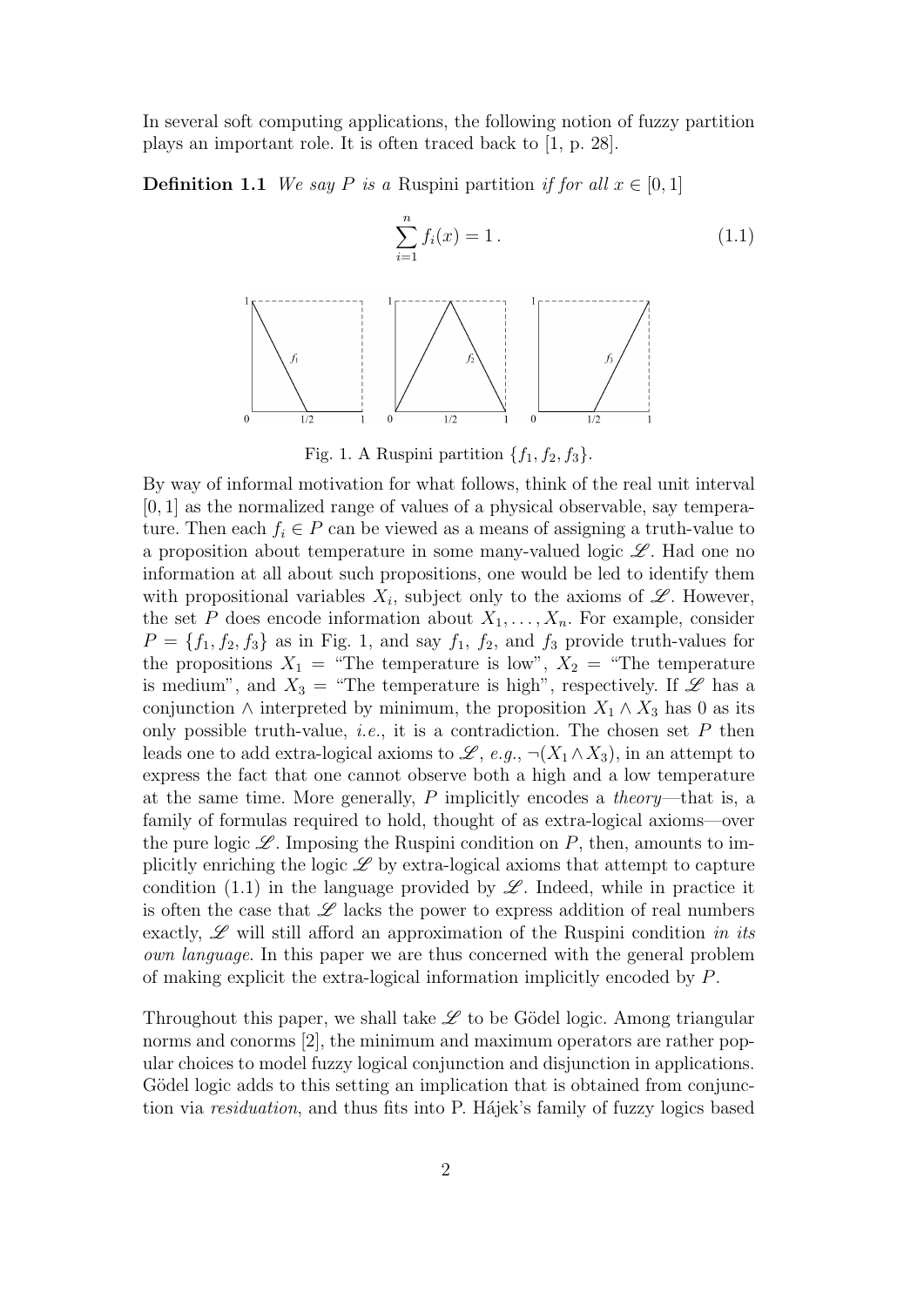#### on (continuous) triangular norms; we refer to [3] for an extensive treatment.

Here we recall that *Gödel* (*infinite-valued propositional*) *logic*  $\mathbb{G}_{\infty}$  can be syntactically defined as the schematic extension of the intuitionistic propositional calculus by the *prelinearity axiom*  $(\alpha \rightarrow \beta) \vee (\beta \rightarrow \alpha)$ . It can also be semantically defined as a many-valued logic, as follows. Let us consider well-formed formulas over propositional variables  $X_1, X_2, \ldots$  in the language *∧,∨,→,¬, ⊥, >*. (We use *⊥* and *>* as the logical constants *falsum* and *verum*, respectively). By an *assignment* we shall mean a function  $\mu$  from (well-formed) formulas to  $[0, 1] \subset \mathbb{R}$  such that, for any two such formulas  $\alpha$ ,  $\beta$ ,

$$
\mu(\alpha \wedge \beta) = \min{\mu(\alpha), \mu(\beta)}
$$
  
\n
$$
\mu(\alpha \vee \beta) = \max{\mu(\alpha), \mu(\beta)}
$$
  
\n
$$
\mu(\alpha \rightarrow \beta) = \begin{cases} 1 & \text{if } \mu(\alpha) \le \mu(\beta) \\ \mu(\beta) & \text{otherwise} \end{cases}
$$

and  $\mu(\neg \alpha) = \mu(\alpha \to \bot), \mu(\bot) = 0, \mu(\top) = 1$ . A *tautology* is a formula  $\alpha$  such that  $\mu(\alpha) = 1$  for every assignment  $\mu$ . As is well known, Gödel logic is complete with respect to this many-valued semantics. Indeed, for  $\alpha$  a formula of  $\mathbb{G}_{\infty}$ , let us write  $\vdash \alpha$  to mean that  $\alpha$  is derivable from the axioms of  $\mathbb{G}_{\infty}$  using *modus ponens* as the only deduction rule. Then the completeness theorem guarantees that  $\vdash \alpha$  holds if and only if  $\alpha$  is a tautology. For proofs and more details, see [3], [4].

This paper provides a thorough analysis of how the Ruspini condition on *P* is reflected by its associated theory over Gödel logic. In (3.6) we shall eventually obtain a constructive procedure to axiomatize the theory implicitly encoded by P. Gödel logic cannot precisely capture addition of real numbers, and Theorem 3.10 in fact proves that—up to logical equivalence in G*∞* the Ruspini condition (1.1) reduces to the notion of *weak Ruspini partition* given in Definition 3.4. In Section 2 we collect the necessary algebraic and combinatorial background, and prove some preliminary results. Theorem 3.10 is proved in Section 3.

In several applications, the family of fuzzy sets *P* satisfies additional requirements beyond the Ruspini condition. Indeed, designers often prefer fuzzy sets that have at most one neighbour to the left and one neighbour to the right, as in Figure 1. If, by contrast, one allows configurations such as the one in Figure 2, one contemplates the possibility that certain values of the physical observable—temperature, in our example—are at the same time low, medium, and high (to possibly different degrees). While this may be what is called for by specific situations, it turns out that in many applications the membership functions are chosen so as to avoid this. Cf. *e.g.*, the majority of the examples in [5]. Formally, we consider the following definition.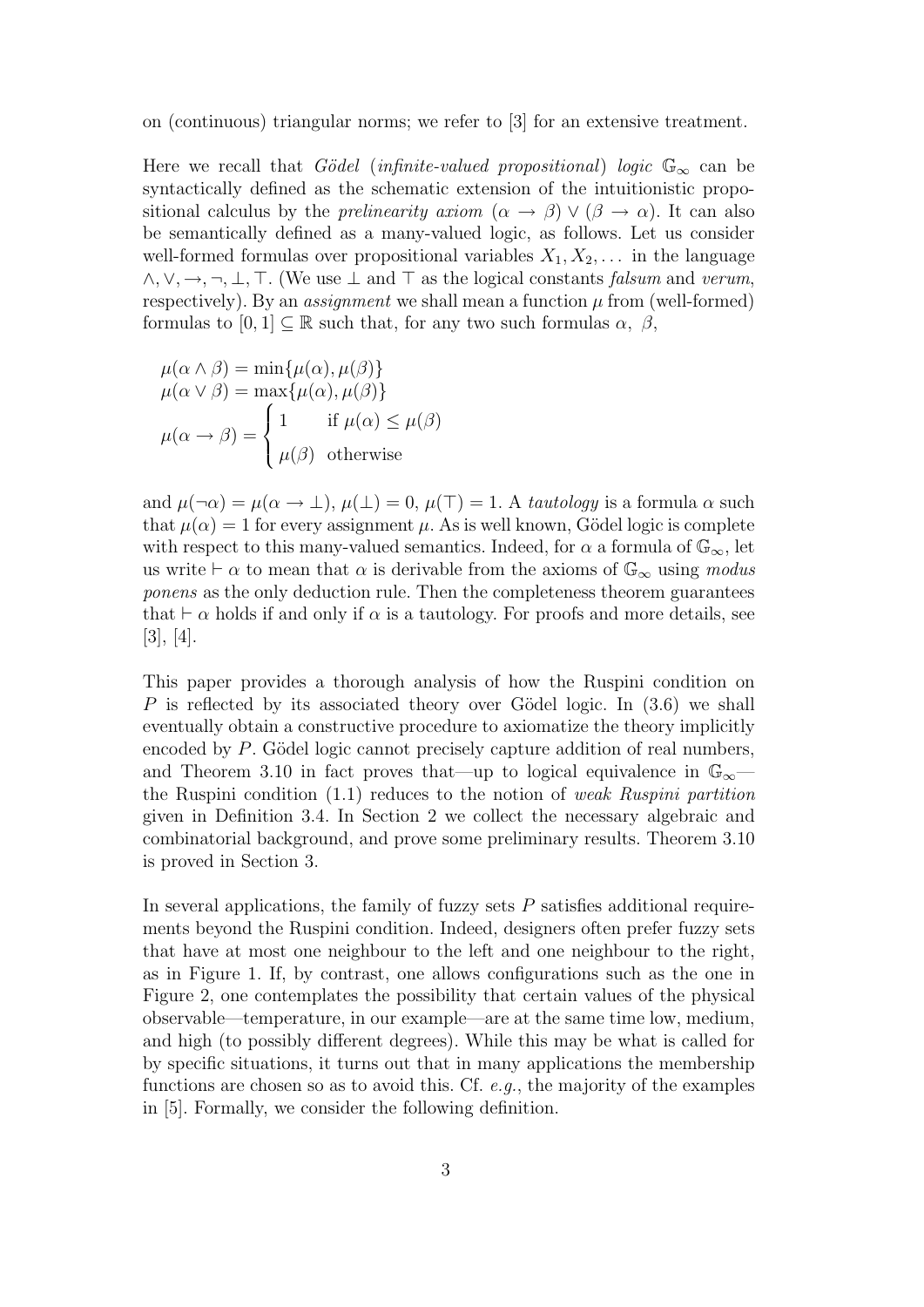

Fig. 2. A 3-overlapping family  $\{f_1, f_2, f_3\}.$ 

**Definition 1.2** *We say P is* 2-overlapping *if for all*  $x \in [0, 1]$  *and all triples of indices*  $i_1 \neq i_2 \neq i_3$  *one has* 

$$
\min \{f_{i_1}(x), f_{i_2}(x), f_{i_3}(x)\} = 0 . \tag{1.2}
$$

The set *P* in Figure 1, for instance, is a 2-overlapping family. One could define *k-overlapping* families of fuzzy sets in the obvious manner. However, in this paper we shall only deal with the 2-overlapping case.

In Section 4, we subject a family *P* of 2-overlapping fuzzy sets to the same analysis carried out for the Ruspini condition. Indeed, Theorem 4.6 is the exact counterpart for condition (1.2) of Theorem 3.10. There are, however, two significant differences. Firstly, Gödel logic does capture the minimum of two real numbers exactly. This is why we do not need a weakened notion of 2-overlapping families of fuzzy sets, whereas for the Ruspini condition the concept of a weak Ruspini partition given in Definition 3.4 is unavoidable. Secondly, and more interestingly, the theory implicitly encoded by a family *P* of 2-overlapping fuzzy sets can already be axiomatized in *four-valued G¨odel logic*, denoted  $\mathbb{G}_4$ : even if *n* grows ever larger, it is not necessary to use more than four truth-values. The required background on finite-valued Gödel logics is recalled in Section 2.

This reduction to four-valued Gödel logic continues to hold when we assume that *P* satisfies both the Ruspini condition (1.1) and the 2-overlapping condition (1.2). Closing a circle of ideas, in our final Theorem 4.7 we obtain the axiomatic characterization (over  $\mathbb{G}_4$ ) of those weak Ruspini partitions P that are 2-overlapping.

**Acknowledgement.** This paper is a revised and extended version of [6]. We are grateful to the three anonymous referees for several suggestions that have greatly improved the presentation of our results. We are also grateful to Stefano Aguzzoli for a useful conversation on the subject of this paper.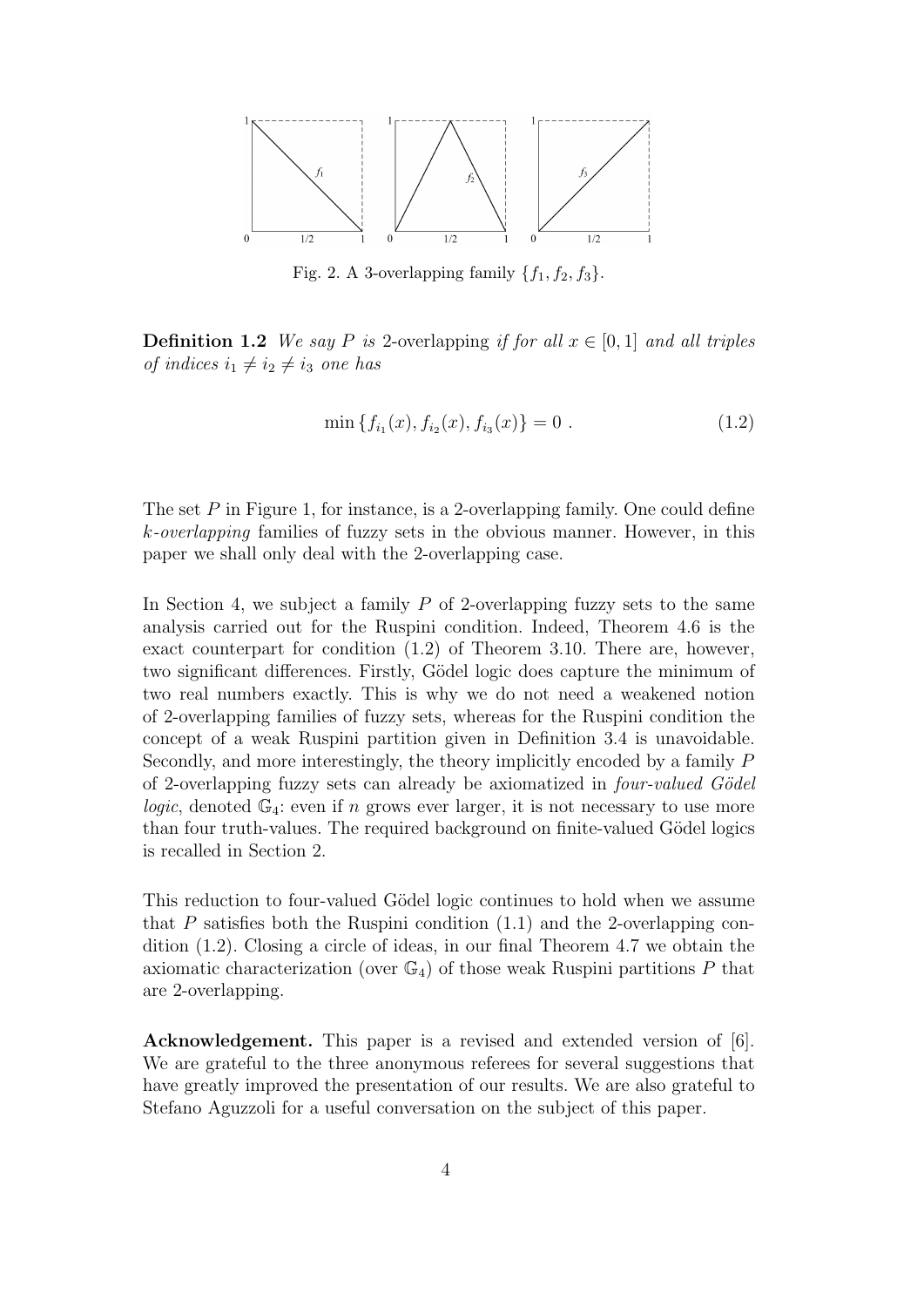## **2 Preliminary Results**

In this section, our aim is twofold. First, we wish to associate with *P* a formula  $\alpha_P(X_1,\ldots,X_n)$  in Gödel logic that encodes all the extra-logical information provided by *P*, as discussed in the introduction. Second, we wish to explain how precisely the same information can be encoded in combinatorial terms using appropriate partially ordered sets (*posets*, for short). For this, we shall eventually associate with *P* (and  $\alpha_P$ ) a poset  $F(P)$  (and  $F_{\alpha_P}$ )—see (2.7) below.

## *2.1 G¨odel algebras*

As a tool, we make use of the algebraic counterpart of Gödel logic, namely, *Gödel algebras*. These are Heyting algebras<sup>1</sup>  $\langle G, \wedge, \vee, \rightarrow, \neg, \top, \bot \rangle$  satisfying the prelinearity condition  $(x \to y) \lor (y \to x) = \top$ . Thus, Gödel algebras are to Gödel logic precisely as Boolean algebras are to classical propositional logic. The standard correspondence between algebraic and logical notions generalizes to Gödel logic, and shall be used below.

The collection of all functions from  $[0, 1]$  to  $[0, 1]$  has the structure of a Gödel algebra under the following operations, for  $f, g : [0, 1] \rightarrow [0, 1]$ .

$$
(f \wedge g)(x) = \min \{f(x), g(x)\}
$$
  
\n
$$
(f \vee g)(x) = \max \{f(x), g(x)\}
$$
  
\n
$$
(f \rightarrow g)(x) = \begin{cases} 1 & \text{if } f(x) \le g(x) \\ g(x) & \text{otherwise} \end{cases}
$$
  
\n
$$
(\neg f)(x) = \begin{cases} 1 & \text{if } f(x) = 0 \\ 0 & \text{otherwise.} \end{cases}
$$

The top and bottom elements of the algebra are the constant functions 1 and 0, respectively.

We shall denote by  $\mathscr{G}(P)$  the Gödel subalgebra of the algebra of all functions from [0,1] to itself generated by *P*. For each integer  $k \geq 0$ , we write  $\mathscr{G}_k$  for the *free Gödel algebra* on *k* free generators  $x_1, \ldots, x_k$  corresponding to the propositional variables  $X_1, \ldots, X_k$ . That is,  $\mathscr{G}_k$  is the Lindenbaum algebra of the pure Gödel logic restricted to the first  $k$  propositional variables. Then  $\mathscr{G}_k$ is finite—it is well-known that G¨odel algebras form a locally finite variety of algebras [8, Theorem 4]. Since  $\mathscr{G}(P)$  is generated by the *n* elements  $f_1, \ldots, f_n$ , there is a congruence  $\Theta$  on  $\mathscr{G}_n$  such that the quotient algebra  $\mathscr{G}_n/\Theta$  satisfies

$$
\mathcal{G}_n/\Theta \cong \mathcal{G}(P) \;, \tag{2.1}
$$

<sup>&</sup>lt;sup>1</sup> For background on Heyting algebras, we refer to  $[7]$ .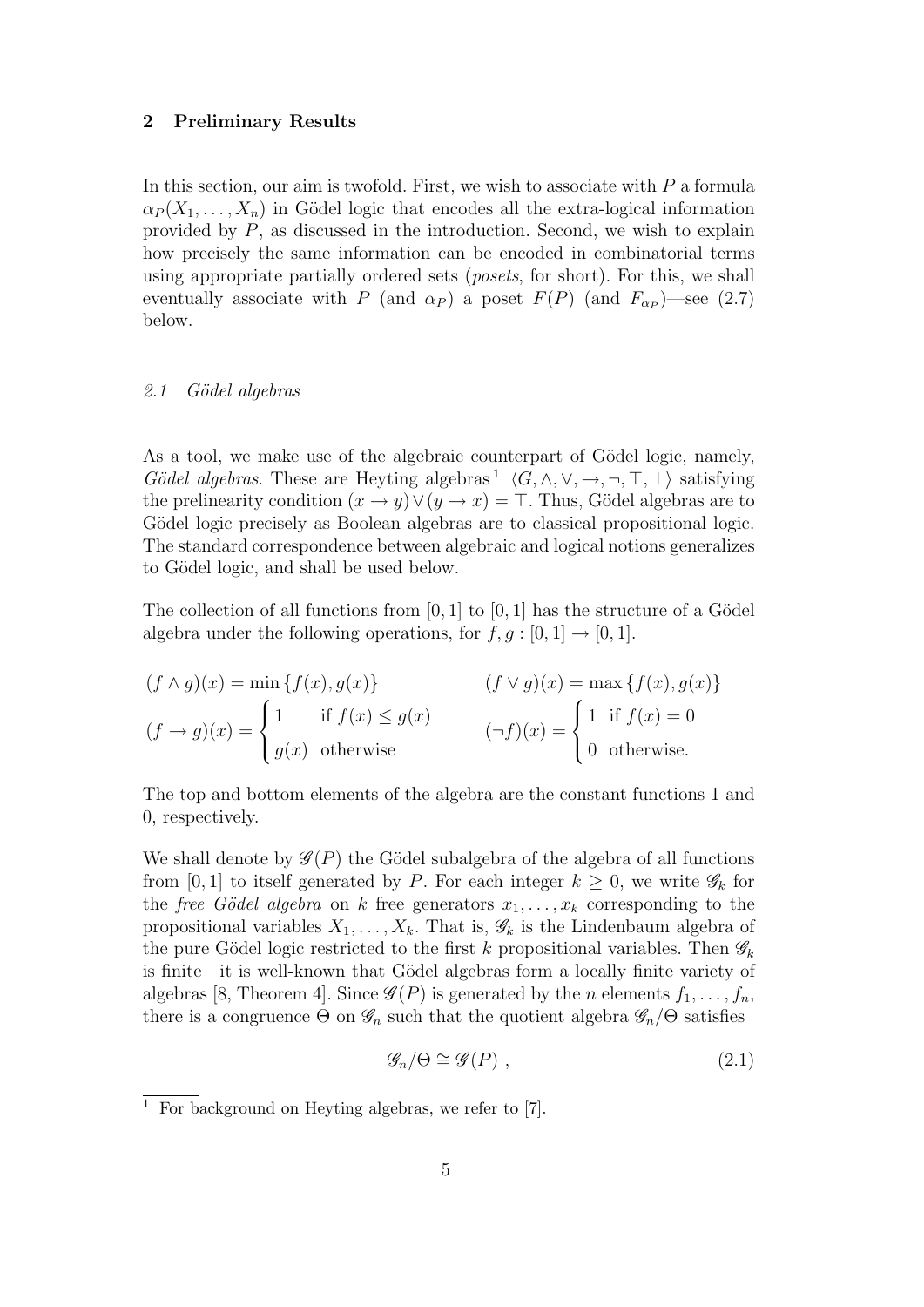where <sup> $\simeq$ </sup> denotes isomorphism of Gödel algebras. We recall that congruences of a Gödel algebra  $G$  are in one-one correspondence with *filters* of  $G$ , that is, with upward closed subsets closed under the *∧* operation. In particular, filters of the form  $\uparrow x = \{y \in G \mid y \geq x\}$  are called *principal*, as their corresponding congruences. If, additionally, *G* is finite, all filters (and congruences) are necessarily principal. Therefore,  $\Theta$  is generated by a single equation  $\alpha(x_1, \ldots, x_n)$  $\top$  in the language of Gödel algebras. In logical terms, there is a single formula

$$
\alpha_P \equiv \alpha_P(X_1, \dots, X_n) \tag{2.2}
$$

over the *n* propositional variables  $X_1, \ldots, X_n$ , such that the Lindenbaum algebra of the theory axiomatized by the single axiom  $\alpha_P$  is isomorphic to  $\mathscr{G}(P)$ . Note that  $\alpha_P$  is uniquely determined by P up to logical equivalence. Indeed, if  $\alpha(X_1, \ldots, X_n)$  is another formula such that the corresponding equation  $\alpha(x_1, \ldots, x_n) = \top$  generates the congruence  $\Theta$ , then, algebraically,  $\alpha$  and  $\alpha$ <sup>*P*</sup> represent the unique element *x* of  $\mathscr{G}_n$  that generates the unique principal filter  $\uparrow$  *x* corresponding to  $\Theta$ . Hence,  $\vdash \alpha \leftrightarrow \alpha_P$ , where we write  $\alpha \leftrightarrow \alpha_P$  as a shorthand for  $(\alpha \rightarrow \alpha_P) \land (\alpha_P \rightarrow \alpha)$ .

Intuitively, then, the formula  $\alpha_P$  encodes *all* relations between the fuzzy sets  $f_1, \ldots, f_n$  that Gödel logic is capable to express. The standard argument above only grants the existence and uniqueness of  $\alpha_P$ , given *P*. We now turn to the problem of describing *α<sup>P</sup>* concretely in terms of *P*.

#### *2.2 Combinatorial representation*

Any finite Boolean algebra can be thought of as the family of all subsets of a finite set, endowed with set-theoretic operations. For finite Gödel algebras, one needs to replace sets with *forests*, as follows.

Recall that, given a poset  $(F, \leq)$  and a set  $Q \subseteq F$ , the *downset* of  $Q$  is

$$
\downarrow Q = \{ x \in F \mid x \le q, \text{ for some } q \in Q \}.
$$

We write  $\downarrow$  *q* for  $\downarrow$  {*q*}. A poset *F* is a *forest* if for all  $q \in F$  the downset  $\downarrow$  *q* is a chain (*i.e.*, a totally ordered set). A *leaf* is a maximal element of *F*. A *tree* is a forest with a bottom element, called the *root* of the tree. A *subforest* of a forest *F* is the downset of some  $Q \subseteq F$ . The *height* of a chain is the number of its elements. The *height* of a forest is the maximum height of any inclusion-maximal chain of the forest.

Let  $\text{Sub}(F)$  denote the family of all subforests of a forest  $F$ . It so happens that  $\text{Sub}(F)$  has a natural structure of Gödel algebra, where  $\wedge$  and  $\vee$  are given by union and intersection of subforests, and implication is defined, for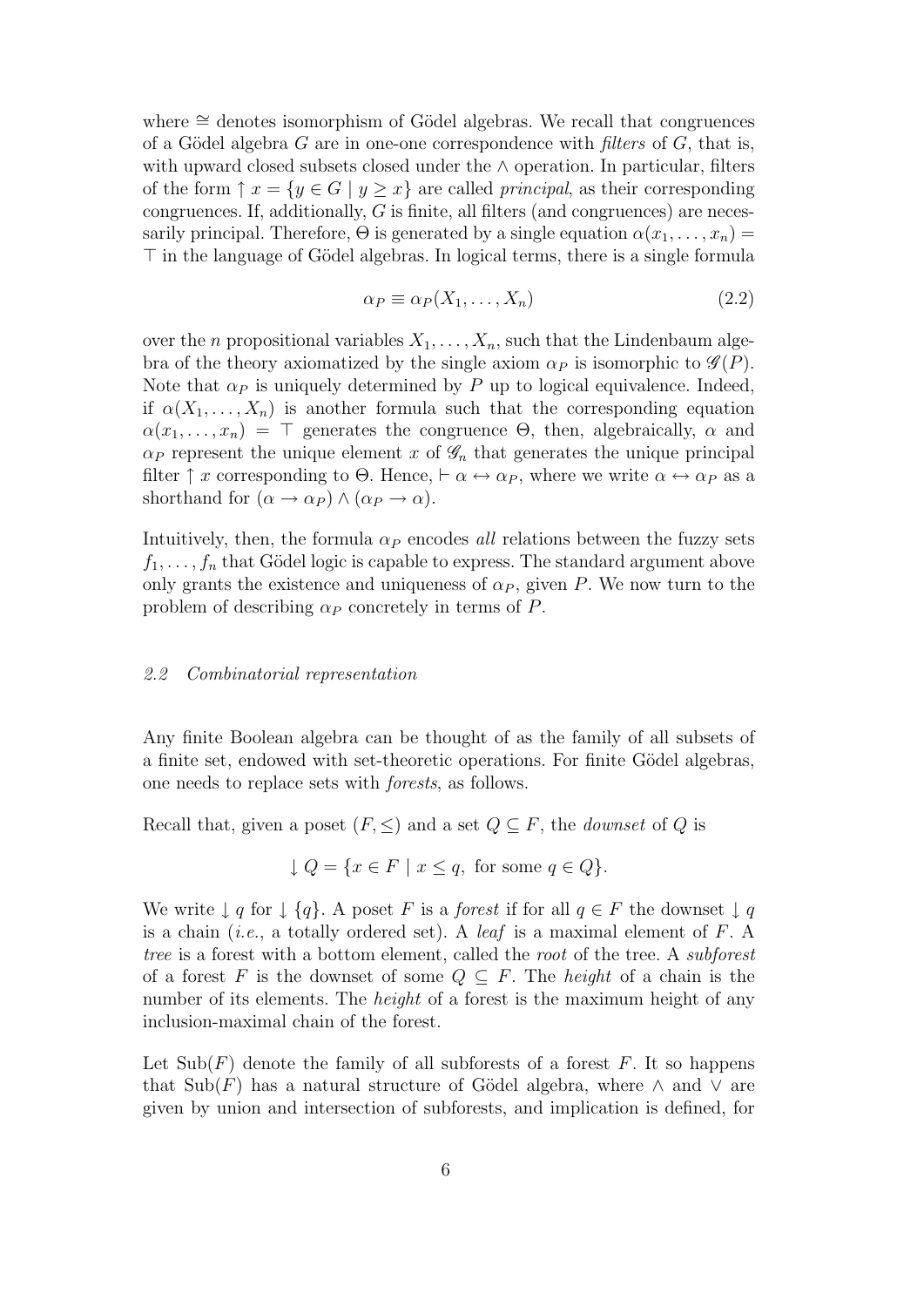$F_1, F_2 \in Sub(F)$ , as

$$
F_1 \to F_2 = \{ q \in F \mid \downarrow q \cap F_1 \subseteq \downarrow q \cap F_2 \}.
$$

The constants  $\bot$ ,  $\top$  are the empty forest and *F* itself, respectively. Negation is defined by  $\neg F_1 = F_1 \rightarrow \bot$ . It turns out that any finite Gödel algebra is representable as  $\text{Sub}(F)$ , for some choice of F that is unique to within a poset isomorphism. See [9, *§*2] for a concise treatment and further references.

The forest  $\mathscr{F}_n$  such that  $\mathscr{G}_n \cong \text{Sub}(\mathscr{F}_n)$  has special importance, as it is associated with the pure Gödel logic over the propositional variables  $X_1, \ldots, X_n$ . We next show how to explicitly describe  $\mathscr{F}_n$  in the elementary language of [0*,* 1]-valued assignments. This description plays a key role in what follows.

**Definition 2.1** *We say that two assignments*  $\mu$  *and*  $\nu$  *are* equivalent over the first *n* variables, *or n*-equivalent, written  $\mu \equiv_n \nu$ , if and only if there exists a *permutation*  $\sigma : \underline{n} \to \underline{n}$  *such that*:

$$
0 \preceq_0 \mu(X_{\sigma(1)}) \preceq_1 \cdots \preceq_{n-1} \mu(X_{\sigma(n)}) \preceq_n 1 ,
$$
  
\n
$$
0 \preceq_0 \nu(X_{\sigma(1)}) \preceq_1 \cdots \preceq_{n-1} \nu(X_{\sigma(n)}) \preceq_n 1 ,
$$
  
\nwhere  $\preceq_i \in \{<,=\},$  for  $i = 0, ..., n$ .

Clearly,  $\equiv_n$  is an equivalence relation. Throughout, we write  $\mathscr{F}_n$  for the (finite) set of equivalence classes of  $\equiv_n$ . Here, we are abusing notation in that  $\mathscr{F}_n$ already denotes a forest such that  $\mathscr{G}_n \cong \text{Sub}(\mathscr{F}_n)$ . In fact, (*i*) in Proposition 2.4 below shows that our usage is harmless.

It is not difficult to show that if  $\alpha(X_1, \ldots, X_n)$  is a formula in Gödel logic, and  $\mu$ ,  $\nu$  are two *n*-equivalent assignments, then

$$
\mu(\alpha(X_1,\ldots,X_n)) = 1 \text{ if and only if } \nu(\alpha(X_1,\ldots,X_n)) = 1. \tag{2.4}
$$

We can further endow  $\mathscr{F}_n$  with a partial order.

**Definition 2.2** *Let*  $[\mu]_{\equiv n}, [\nu]_{\equiv n} \in \mathscr{F}_n$ , and let  $\sigma : \underline{n} \to \underline{n}$  be a permutation *such that*

$$
0 \preceq_0 \nu(X_{\sigma(1)}) \preceq_1 \cdots \preceq_{n-1} \nu(X_{\sigma(n)}) \preceq_n 1,
$$
  

$$
0 \widetilde{\preceq}_0 \mu(X_{\sigma(1)}) \widetilde{\preceq}_1 \cdots \widetilde{\preceq}_{n-1} \mu(X_{\sigma(n)}) \widetilde{\preceq}_n 1,
$$

where  $\preceq_i, \preceq_i \in \{<,=\},$  for  $i=0,\ldots,n$ . We define  $[\mu]_{\equiv_n} \leq [\nu]_{\equiv_n}$  if and only *if there exists an index*  $k \in \{0, \ldots, n\}$  *such that* 

*i*)  $\leq$ <sup>*i*</sup> *coincides with*  $\leq$ <sup>*i*</sup> *if*  $0 \leq i \leq k$ *,*  $i$ *i*)  $\leq_i$  *coincides with* = *if*  $k + 1 \leq i \leq n$ .

**Example 2.3** *Let*  $\mu$ *,*  $\nu$ *,*  $\xi$  *be assignments such that*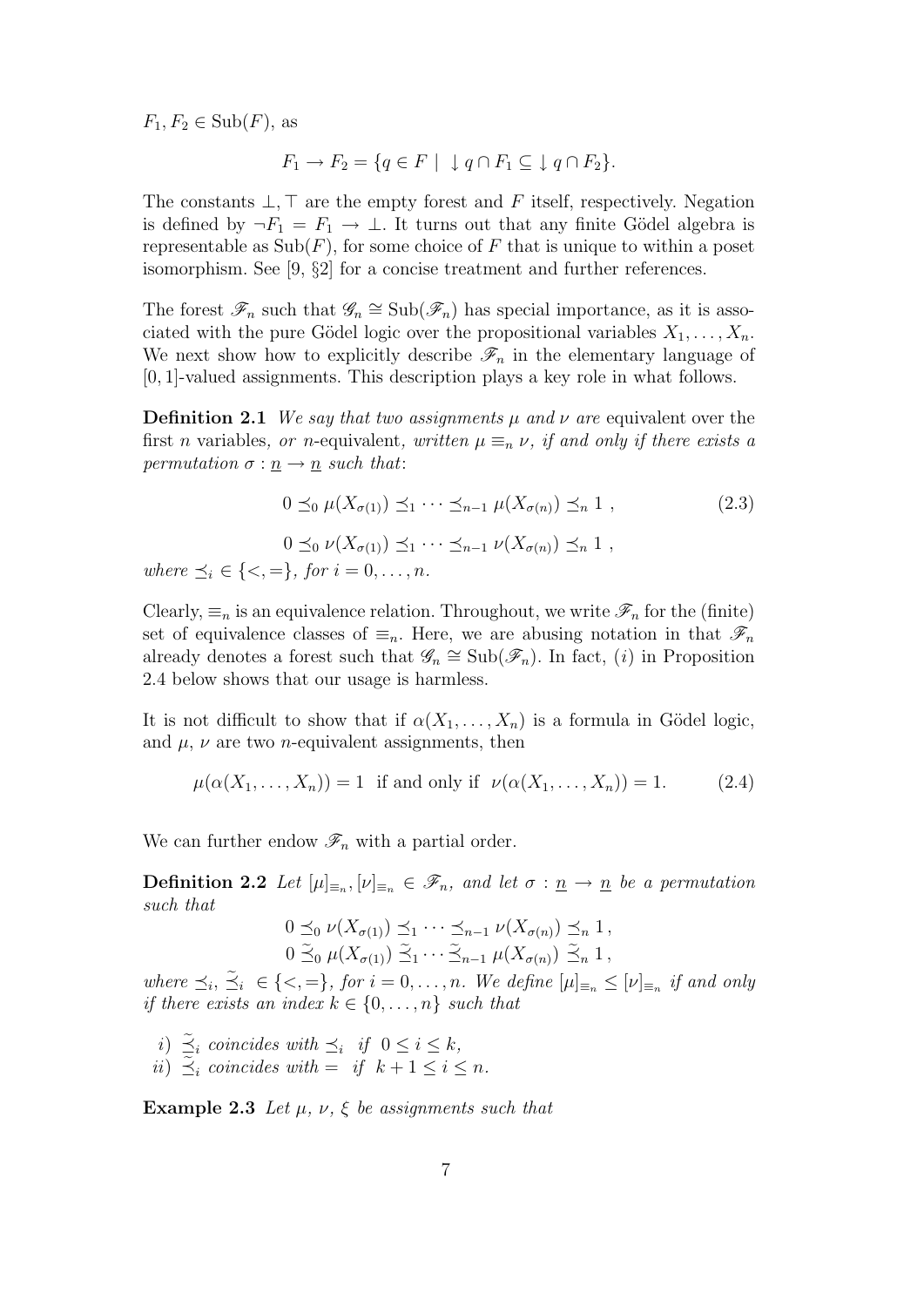- $\mu(X_1) = 1, \ \mu(X_2) = 1/3, \ \mu(X_3) = 0, \ \mu(X_4) = 1,$
- $\nu(X_1) = 1, \ \nu(X_2) = 1/4, \ \nu(X_3) = 0, \ \nu(X_4) = 1/2,$
- $\xi(X_1) = 1$ ,  $\xi(X_2) = 1/2$ ,  $\xi(X_3) = 0$ ,  $\xi(X_4) = 1/2$ .

*For*  $\sigma(1) = 3$ ,  $\sigma(2) = 2$ ,  $\sigma(3) = 4$ ,  $\sigma(4) = 1$ , one has

- $0 = \mu(X_3) < \mu(X_2) < \mu(X_4) = \mu(X_1) = 1$ ,
- $0 = \nu(X_3) < \nu(X_2) < \nu(X_4) < \nu(X_1) = 1$ ,
- $0 = \xi(X_3) < \xi(X_2) = \xi(X_4) < \xi(X_1) = 1$ .

*Thus, according to Definition 2.2,*  $[\mu]_{\equiv n} \leq [\nu]_{\equiv n}$ *, and*  $[\xi]_{\equiv n}$  *is uncomparable to both*  $[\mu]_{\equiv_n}$  *and*  $[\nu]_{\equiv_n}$ *.* 

One checks that  $\leq$  in Definition 2.2 indeed is a partial order on  $\mathscr{F}_n$ , and  $(\mathscr{F}_n, \leq)$  is in fact a forest [10, Lemma 3.3]. Direct inspection shows that

- a) the roots of the trees are the equivalence classes of Boolean assignments,
- b) the equivalence class  $[\mu]_{\equiv n}$  such that  $\mu(X_1) = \cdots = \mu(X_n) = 0$  is the only tree having height 1, and
- c) the leaves are those equivalence classes of assignments in which no variable is set to 1.

We can now sum up the relationships between finite forests and finite Gödel algebras, as follows.

For each  $i = 1, \ldots, n$ , let  $\chi_i = \{ [\mu]_{\equiv_n} \mid \mu(X_i) = 1 \}$  be the *i*<sup>th</sup> generating *subforest* of  $\mathcal{F}_n$ . We recall that the prime (lattice) filters of a Gödel algebra *G* represent precisely those congruences  $\Theta$  such that  $G/\Theta$  is totally ordered.

**Proposition 2.4** Fix an integer  $k \geq 0$ . (*i*) Sub( $\mathscr{F}_k$ ) *is* (*isomorphic to*) *the free G¨odel algebra on k free generators. A free generating set is given by the collection of generating subforests.* (*ii*) *Up to isomorphism, the quotients of*  $\text{Sub}(\mathscr{F}_k)$  are precisely the algebras of the form  $\text{Sub}(F)$ , for  $F \in \text{Sub}(\mathscr{F}_k)$ . (*iii*) *The set of prime filters ordered by reverse inclusion of* Sub(*F*) *is orderisomorphic to F for every*  $F \in Sub(\mathcal{F}_k)$ *.* 

**PROOF.** The proof is a straightforward translation of [9, Remark 2 and Proposition 2.4] in the language of equivalence classes of assignments introduced above.

Figure 3 shows the forest  $\mathscr{F}_2$ , whose nodes are labelled by the ordering of variables under a given assignment as in (2.3). However, for the sake of readability, here and in the following figure we write  $X_i$  instead of  $\mu(X_i)$ .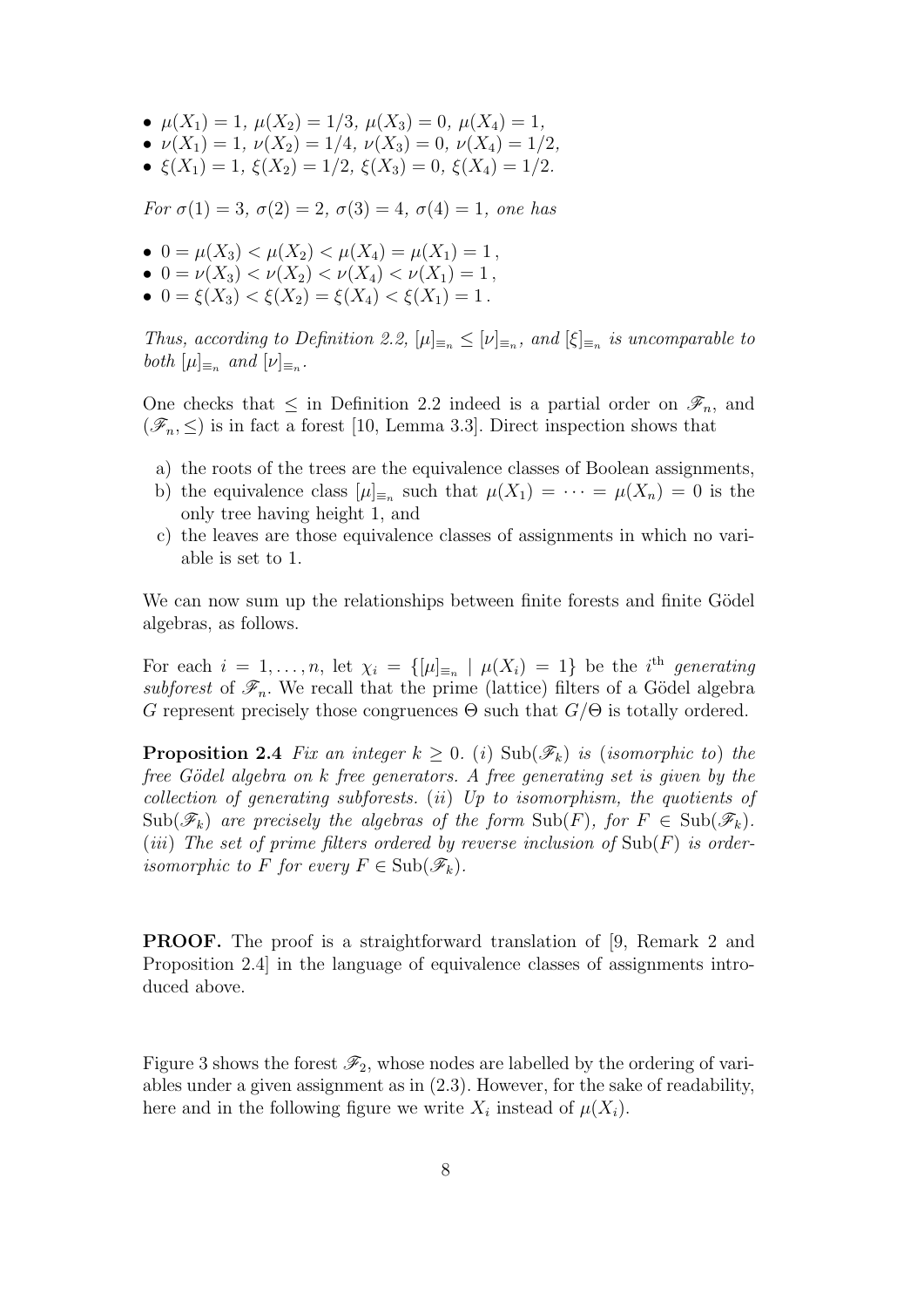

Fig. 3. The forest  $\mathscr{F}_2$ .

*2.3 The forest determined by P*

We can now associate with *P* a uniquely determined forest. As an immediate consequence of Proposition 2.4, we can reformulate (2.1) as follows: *P* uniquely determines a congruence  $\Theta'$  on  $\text{Sub}(\mathscr{F}_n)$ , and a subforest  $F(P)$  of  $\mathscr{F}_n$  such that

$$
\mathrm{Sub}(\mathscr{F}_n)/\Theta' \cong \mathrm{Sub}(F(P)) \cong \mathscr{G}(P).
$$

To relate  $\Theta'$  with the formula  $\alpha_P$  in (2.2) or, equivalently, with  $F(P)$ , we shall give an explicit description of  $F(P)$ . To this end, it is convenient to introduce the following notion.

**Definition 2.5** *Let*  $[\mu]_{\equiv_n} \in \mathscr{F}_n$  *and*  $x \in [0,1]$ *. We say*  $[\mu]_{\equiv_n}$  *is* realized by *P* at *x* if there exists a permutation  $\sigma : \underline{n} \to \underline{n}$  such that

$$
0 \leq_0 f_{\sigma(1)}(x) \leq_1 \cdots \leq_{n-1} f_{\sigma(n)}(x) \leq_n 1,
$$
  

$$
0 \leq_0 \mu(X_{\sigma(1)}) \leq_1 \cdots \leq_{n-1} \mu(X_{\sigma(n)}) \leq_n 1,
$$
  
where  $\leq_i \in \{<,=\}, i \in \{0,\ldots,n\}.$ 

**Proposition 2.6** *We have*

$$
F(P) = \downarrow \{ [\mu]_{\equiv_n} \in \mathscr{F}_n \mid [\mu]_{\equiv_n} \text{ is realized by } P \text{ at some } x \in [0, 1] \} . \tag{2.5}
$$

**PROOF.** We first construct a subdirect representation of  $\mathcal{G}(P)$ . We shall then use Proposition 2.4 to identify  $F(P)$  with the forest of prime filters of  $\mathscr{G}(P)$ . This will allow us to prove the desired equality (2.5).

To construct the subdirect representation, note that there exists a finite set  ${x_1, \ldots, x_m} \subseteq [0,1]$  such that for each  $y \in [0,1]$ , if  $[\mu]_{\equiv n} \in F(P)$  is realized by *P* at *y*, then it is also realized by *P* at  $x_i$ , for some  $i \in \underline{m}$ . Moreover, one checks that evaluating the elements of  $\mathscr{G}(P)$  at  $x_i$  yields a totally ordered Gödel algebra  $C_{x_i}$  that is a homomorphic image of  $\mathscr{G}(P)$  via the quotient map  $q_i$  given by restriction to  $x_i$ . The homomorphism

$$
s: \mathcal{G}(P) \hookrightarrow \prod_{i=1}^{m} C_{x_i}
$$

given by

$$
g \in \mathscr{G}(P) \longmapsto (q_1(g), \dots, q_m(g))
$$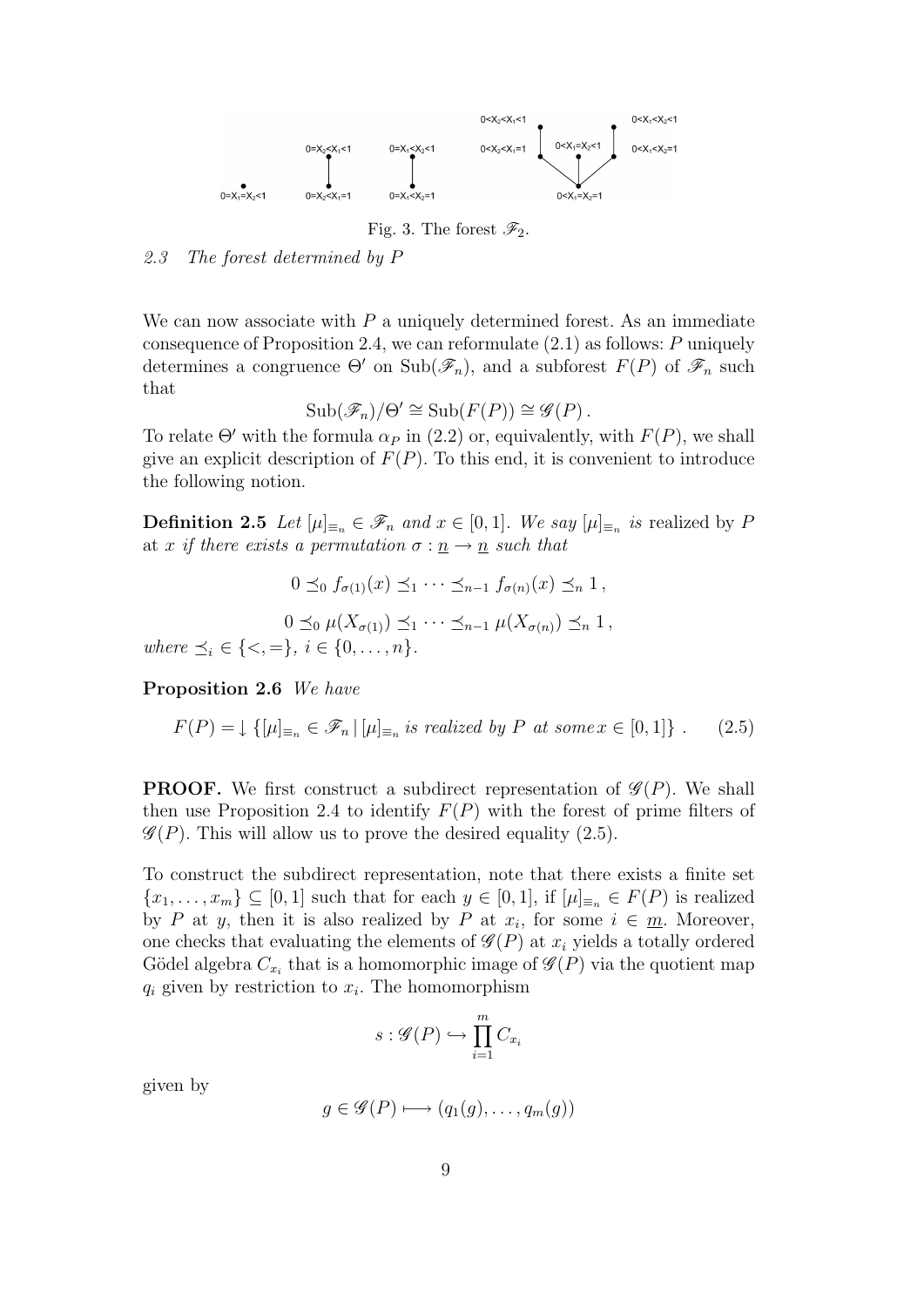is injective. Indeed, let  $g \neq h \in \mathscr{G}(P)$ , say  $g(y) > h(y)$  for  $y \in [0, 1]$ . For the sake of brevity, we shall only deal with the case  $1 > g(y) > h(y) > 0$ . Then  $g(y) = f_i(y)$  and  $h(y) = f_j(y)$  for  $i \neq j$ . Let  $[\mu]_{\equiv n}$  be the assignment realized by *P* at *y*. There exists  $u \in \underline{m}$  such that  $[\mu]_{\equiv_n}$  is realized by *P* at  $x_u$ , and therefore  $f_i(x_u) > f_i(x_u)$ , which proves  $s(g) \neq s(h)$ .

It now follows that *s* is a subdirect representation of *G* (*P*). By Proposition 2.4(*iii*) we identify prime filters of  $\mathcal{G}(P)$  with elements of  $F(P) \subseteq \mathcal{F}_n$ . The prime filters that are kernels of  $q_1, \ldots, q_m$  must comprise all inclusion-minimal prime filters of  $\mathcal{G}(P)$ , *i.e.*, all leaves of  $F(P)$ , for otherwise *s* could not be a subdirect representation. Therefore, the classes  $[\mu]_{\equiv_n}$  realized by *P* at some  $x \in [0, 1]$  comprise all leaves of  $F(P)$  (and possibly other elements). Since any forest is the downset of its leaves the proposition is proved.

In general, we associate with a formula  $\alpha(X_1, \ldots, X_n)$  the uniquely determined subforest of  $\mathscr{F}_n$ , denoted  $F_\alpha$ , as follows:

$$
F_{\alpha} = \{ [\mu]_{\equiv_n} \in \mathscr{F}_n \mid \mu(\alpha) = 1 \} . \tag{2.6}
$$

By (2.4),  $F_\alpha$  does not depend on the choice of  $\mu$ . Clearly,  $F_\alpha$  corresponds to the quotient algebra  $\text{Sub}(\mathscr{F}_n)/\Theta'$ , where  $\Theta'$  is the congruence generated by  $\alpha(X_1, \ldots, X_n) = \top$ . Finally, by the foregoing we have

$$
F_{\alpha_P} = F(P) \tag{2.7}
$$

# *2.4 Finite-valued G¨odel logics*

In Section 4 we are going to deal with four-valued Gödel logic. Here we provide the needed background. Fix an integer  $t \geq 2$ , and consider the set of truth values  $T_t = \{0 = \frac{0}{t-1}, \frac{1}{t-1}\}$  $\frac{1}{t-1}, \ldots, \frac{t-2}{t-1}$  $\frac{t-2}{t-1}, \frac{t-1}{t-1} = 1$  } ⊆ [0, 1]. To define *n*-valued Gödel logic semantically, we consider the same set of well-formed formulas over  $X_1, X_2, \ldots$  as for  $\mathbb{G}_{\infty}$ , but we restrict assignments to those taking values in  $T_t$ , that is, to *t*-valued assignments. A tautology of *t*-valued Gödel logic  $\mathbb{G}_t$  is defined as a formula that takes value 1 under any *t*-valued assignment. Syntactically, we need to add one axiom scheme to those of  $\mathbb{G}_{\infty}$  in order to obtain a completeness theorem for  $\mathbb{G}_t$ . Namely, consider the axiom

$$
\alpha_1 \vee (\alpha_1 \to \alpha_2) \vee \cdots \vee (\alpha_1 \wedge \cdots \wedge \alpha_{t-1} \to \alpha_t).
$$
 (LIN<sub>t</sub>)

Using *modus ponens* as the only deduction rule, one proves that the axioms of  $\mathbb{G}_{\infty}$  together with (LIN<sub>t</sub>) provide a complete axiomatization<sup>2</sup> of  $\mathbb{G}_{t}$ . We write

 $\overline{2}$  Readers interested in proof-theoretic aspects of Gödel logics are referred to [11] for an extensive discussion with further references.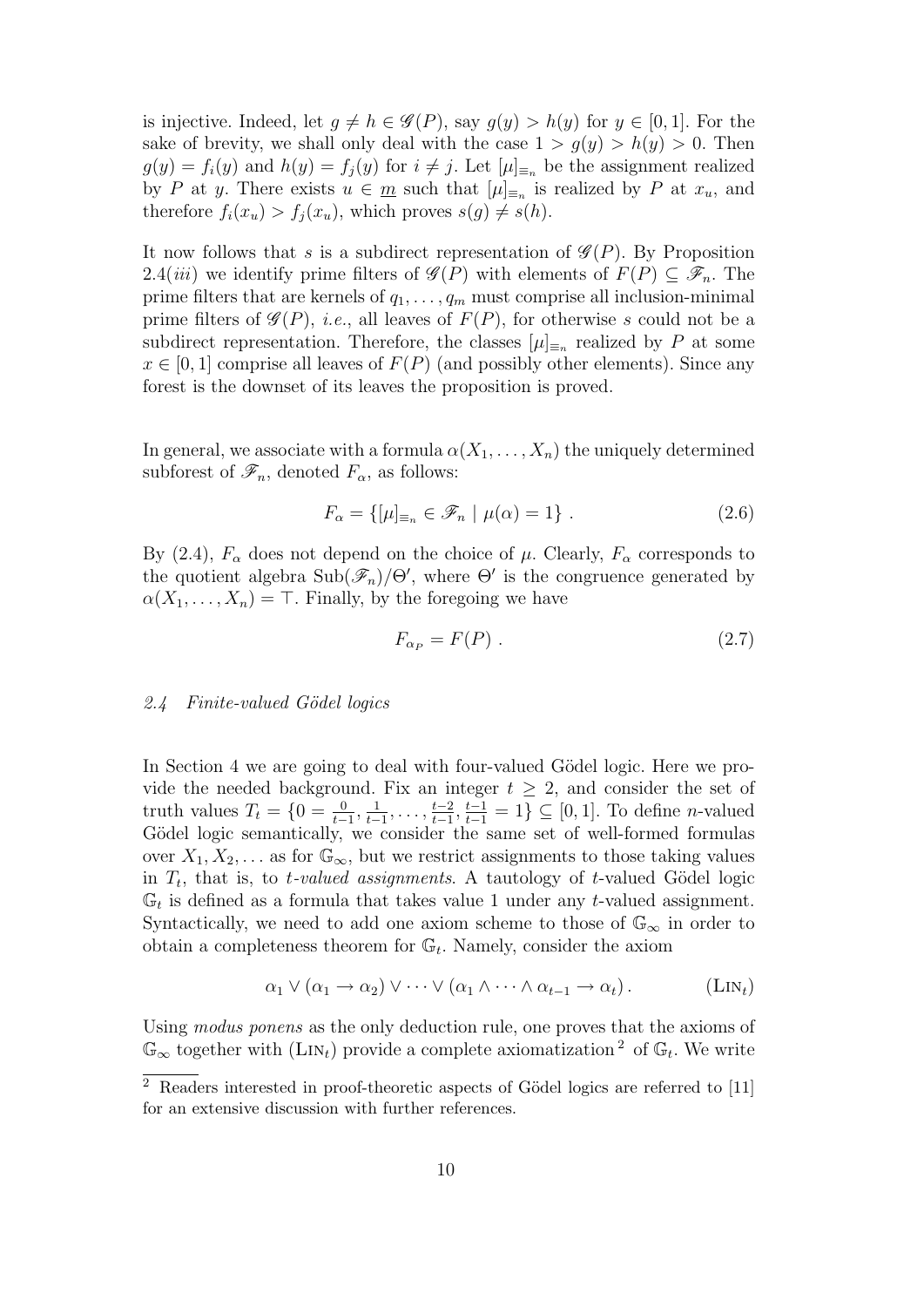$\vdash_{\mathbb{G}_t} \alpha$  to mean that the formula  $\alpha$  is provable in  $\mathbb{G}_t$ .

It is straightforward to extend to  $\mathbb{G}_t$  the combinatorial representation theory of Subsection 2.2. For this, we use partially ordered equivalence classes of assignments as in Definitions 2.1 and 2.2, except that we only consider *t*valued assignments. Contemplation of the meaning of  $(LIN_t)$  shows that the forest  $\mathscr{F}_n^t$  associated with the pure *t*-valued Gödel logic  $\mathbb{G}_t$  is order-isomorphic to the subforest of  $\mathscr{F}_n$  consisting of all elements having height at most  $t-1$ . In other words, truncating  $\mathscr{F}_n$  to height  $t-1$  yields  $\mathscr{F}_n^t$ . The correspondence for G*<sup>∞</sup>* between subforests, formulas, and quotient algebras given by the foregoing now extends to  $\mathbb{G}_t$  in the obvious manner.

## **3 G¨odel Approximation of Ruspini Partitions**

Let *P* be a Ruspini partition. It is clear that those assignments  $\mu$  to  $X_1, \ldots, X_n$ such that either  $\mu(X_i) = 0$ , for all  $i \in \underline{n}$ , or  $\mu(X_i) < 1$  for exactly one index *i*, and  $\mu(X_i) = 0$ , for all  $i \neq i$ , cannot evaluate  $\alpha_P$  to 1. Equivalently, these assignments cannot be realized by *P* at any  $x \in [0, 1]$ . The following definition isolates a class of subforests  $\mathscr{R}_n \subseteq \mathscr{F}_n$  that omits from  $\mathscr{F}_n$  precisely those points corresponding to such assignments.

**Definition 3.1** *We denote by*  $\mathcal{R}_n$  *the subforest of*  $\mathcal{F}_n$  *obtained by removing from F<sup>n</sup> the single tree having height* 1*, and the leaves of all the trees having height* 2*. We call*  $\mathcal{R}_n$  *the* Ruspini forest.



We now show how to explicitly axiomatize  $\mathcal{R}_n$ .

**Definition 3.2** *We define the* Ruspini axiom  $\rho_n = \alpha \vee \beta$ *, where* 

$$
\alpha = \bigvee_{1 \leq i < j \leq n} (\neg \neg X_i \land \neg \neg X_j), \quad \text{and} \quad \beta = \bigvee_{1 \leq i \leq n} (X_i \land \bigwedge_{1 \leq j \neq i \leq n} \neg X_j).
$$

Recall that the formula  $\rho_n$  uniquely determines a subforest  $F_{\rho_n} \subseteq \mathscr{F}_n$  as in (2.6). In fact:

**Proposition 3.3**  $F_{\rho_n} = \mathscr{R}_n$ .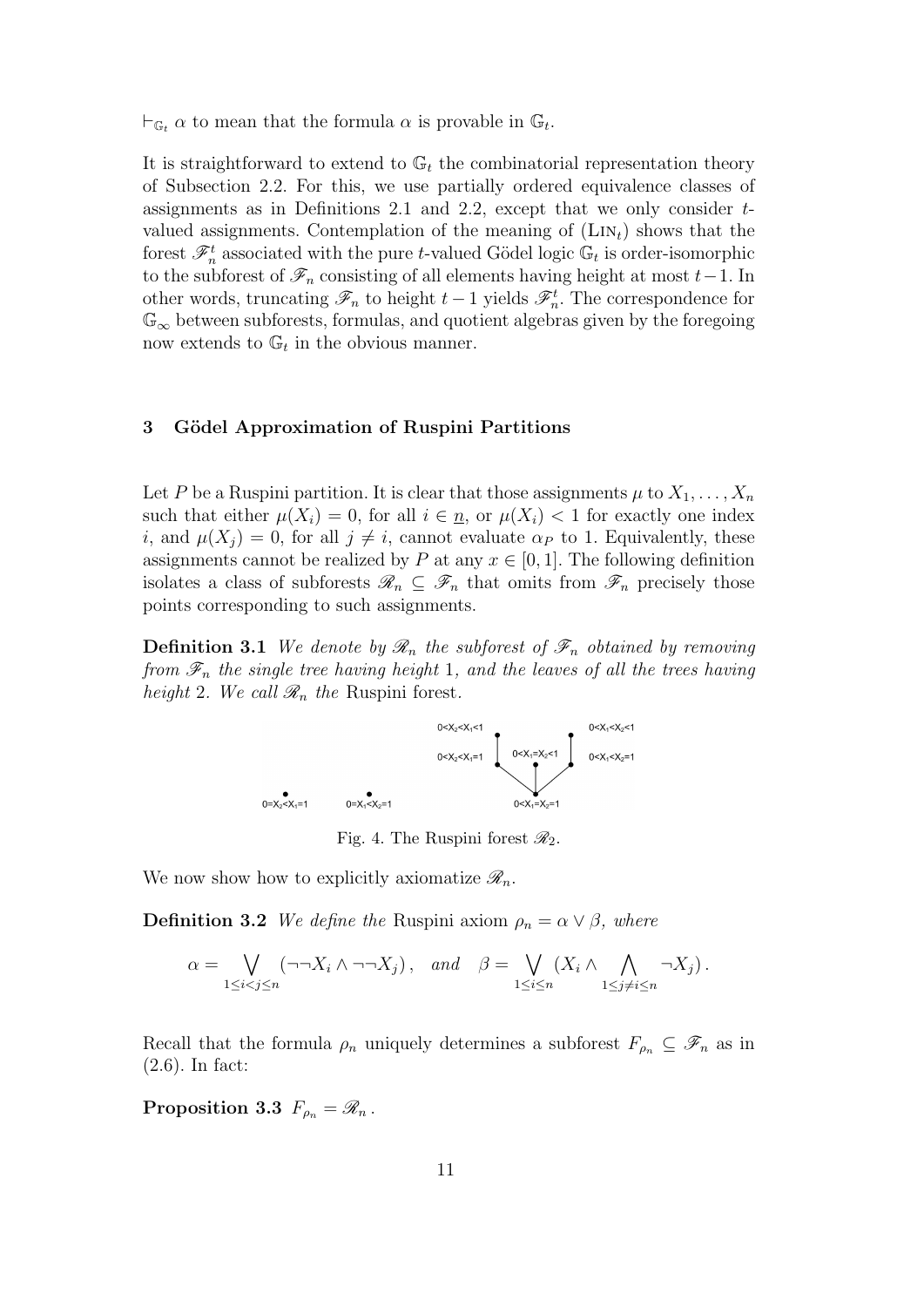**PROOF.** Fix an assignment  $\mu$ . Since

$$
\mu(\neg\neg X) = \begin{cases} 0 & \text{if } \mu(X) = 0 \\ 1 & \text{otherwise,} \end{cases}
$$

 $\mu(\alpha) \neq 1$  if and only if at most one variable  $X_{i_0}$  satisfies  $\mu(X_{i_0}) \neq 0$ .

Observe now that  $\mu(\beta) = 1$  if and only if there exists  $i \in n$  such that, for  $j \neq i$ ,  $\mu(X_i) = 1$  and  $\mu(X_i) = 0$ .

Therefore,  $\mu(\rho_n) = \mu(\alpha \vee \beta) \neq 1$  if and only if there exists  $i_0 \in \underline{n}$  such that, for  $j \neq i_0$ ,  $\mu(X_{i_0}) < 1$  and  $\mu(X_j) = 0$ . It is now straightforward to verify that the latter condition holds if and only if  $[\mu]_{\equiv_n} \notin \mathcal{R}_n$ .

Let us introduce a property of P that we shall use in our main result. Let  $\lambda : [0,1] \to [0,1]$  be an order preserving map such that  $\lambda(0) = 0$  and  $\lambda(1) = 1$ , and let  $t = \inf \lambda^{-1}(1)$ . If the restriction of  $\lambda$  to  $[0, t]$  is an order isomorphism between [0, t] and [0, 1], we say  $\lambda$  is a *comparison map*.

**Definition 3.4** *We say P is a* weak Ruspini partition *if for all*  $x \in [0,1]$ *, there exist*  $y \in [0, 1]$ *, a comparison map*  $\lambda$ *, and an order isomorphism*  $\gamma$  *from* [0*,* 1] *to itself, such that*

 $(i)$   $\lambda(f_i(y)) = f_i(x)$ , for all  $i \in \underline{n}$ .  $(iii)$   $\sum_{i=1}^{n} \gamma(f_i(y)) = 1.$ 

**Example 3.5** *The set of functions*  $P = \{f_1, f_2\}$  *shown in Figure* 5 *is a weak Ruspini partition. Indeed, for*  $x = 0$  *or*  $x = 1$ *, conditions* (*i*) *and* (*ii*) *in* 



Fig. 5. A weak Ruspini partition  ${f_1, f_2}$ .

*Definition 3.4 are trivially satisfied with*  $y = x$ , and  $\lambda$  and  $\gamma$  the identity *functions.* (*More generally, for all*  $x \in [0, 1]$  *where the Ruspini condition locally holds as*  $\sum_{i=1}^{n} f_i(x) = 1$ , (*i*) *and* (*ii*) *are satisfied in this manner.) If*  $x \in (a, 1)$ *we can still choose*  $y = x$  *and*  $\lambda$  *the identity function. Then, since the values of*  $f_1$ ,  $f_2$  *at x satisfy*  $0 < f_1(x)$ ,  $f_2(x) < 1$ , *it is clear that there is an order isomorphism*  $\gamma$  *that shifts this values to*  $0 < \gamma(f_1(x)), \gamma(f_2(x)) < 1$  *so that*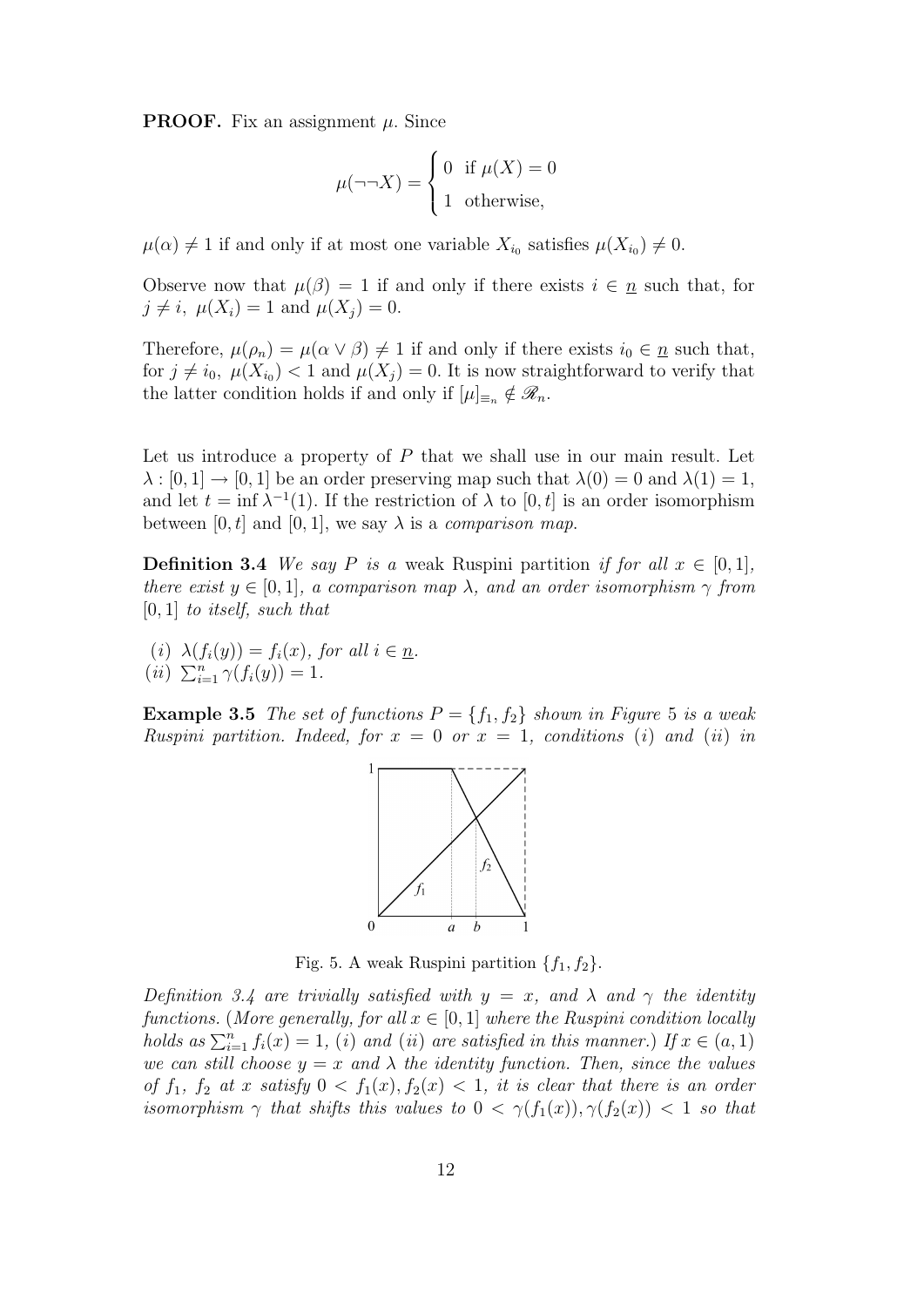$\gamma(f_1(x)) + \gamma(f_2(x)) = 1$ *. Finally, consider*  $x \in (0, a]$ *. Here,*  $x = y$  *does not work, because then*  $0 < f_1(x) < f_2(x) = 1$ *, and regardless of our choice of γ we have*  $0 < \gamma(f_1(x)) < \gamma(f_2(x)) = 1$ *, whence*  $\gamma(f_1(x)) + \gamma(f_2(x)) > 1$ *. However, let*  $y \in (a, b)$ *. Then, we can choose*  $\lambda$  *such that*  $\lambda(f_1(y)) = f_1(x)$ *, and the restriction of*  $\lambda$  *to*  $[0, f_2(y)]$  *is an order isomorphism onto*  $[0, 1]$ *—hence*  $\lambda(f_2(y)) = f_2(x)$ *, too. In particular*  $\lambda$  *carries*  $[f_2(y), 1]$  *to* 1*. For this choice of λ,* (*i*) *is satisfied. As before, it is easy to construct an order isomorphism γ satisfying* (*ii*) *with respect to our chosen y.* (*Thus, λ preserves the relative order of the values of fi, except that it can collapse the values above a fixed*  $t \in (0,1]$  *to* 1*. Then the Ruspini condition is to be satisfied by the values at y.*)

The importance of comparison maps to our purposes is brought out by our next result. The following lemma relates the order between points of  $\mathscr{F}_n$  realized by any *P* with the existence of an appropriate comparison map. Further, it relates the existence of leaves of  $\mathcal{R}_n$  realized by P with the existence of an appropriate order isomorphism of the real unit interval.

**Lemma 3.6** Let  $[\mu]_{\equiv_n}$ ,  $[\nu]_{\equiv_n} \in \mathscr{F}_n$  and  $x, y \in [0, 1]$  such that  $[\mu]_{\equiv_n}$  and  $[\nu]_{\equiv_n}$ *are realized by P at x and y, respectively. Then the following are equivalent.*

- $(\iota)$   $[\mu]_{\equiv_n} \leq [\nu]_{\equiv_n}$ .
- (*ii*) *There exists a comparison map*  $\lambda : [0,1] \rightarrow [0,1]$  *with*  $\lambda(f_i(y)) = f_i(x)$ , *for all*  $i \in \underline{n}$ *.*

*Moreover, the following are equivalent.*

- $(iii)$   $[\mu]_{\equiv n}$  *is a leaf of*  $\mathscr{R}_n$ *.*
- (*iv*) *There exists an order isomorphism*  $\gamma : [0, 1] \rightarrow [0, 1]$  *with*  $\sum_{i=1}^{n} \gamma(f_i(x)) =$ 1*.*

**PROOF.**  $(i) \Rightarrow (ii)$ . By Definitions 2.2 and 2.5, there exists a permutation  $\sigma: \underline{n} \to \underline{n}$  such that

$$
0 \leq_0 f_{\sigma(1)}(y) \leq_1 \cdots \leq_{n-1} f_{\sigma(n)}(y) \leq_n 1,
$$
  
\n
$$
0 \leq_0 f_{\sigma(1)}(x) \leq_1 \cdots \leq_{n-1} f_{\sigma(n)}(x) \leq_n 1,
$$

where  $\preceq_i, \preceq_i \in \{<,=\}$ , and there is  $k \in \{0, \ldots, n\}$  satisfying *i*) and *ii*) in Definition 2.2. We deal with the case  $k < n$  only; the case  $k = n$  is a trivial variation thereof. We define  $\Lambda$  by  $\Lambda(f_{\sigma(i)}(y)) = f_{\sigma(i)}(x)$ , for  $1 \leq i \leq k$ , and  $\Lambda(f_{\sigma(i)}(y)) = 1$  if  $k + 1 \leq i \leq n$ . We extend  $\Lambda$  to a comparison map as follows. Consider the closed intervals  $I_0 = [0, f_{\sigma(1)}(y)], J_0 = [0, f_{\sigma(1)}(x)],$  $I_i = [f_{\sigma(i)}(y), f_{\sigma(i+1)}(y)]$  and  $J_i = [f_{\sigma(i)}(x), f_{\sigma(i+1)}(x)]$ , for  $1 \leq i \leq k$ . Now let us fix  $0 \leq h \leq k$ . Note that if  $I_h$  collapses to a point, then  $J_h$  also collapses to a point. Therefore, in all cases we can choose order isomorphisms  $\lambda_h: I_h \to J_h$ . Moreover, set  $I_{k+1} = [f_{\sigma(k+1)}(y), 1]$  and  $\lambda_{k+1} : I_{k+1} \to \{1\}$ . Since  $\lambda_h$  and  $\lambda_{h+1}$ agree at  $I_h \cap I_{h+1}$  by construction, the function  $\lambda : [0,1] \to [0,1]$  defined by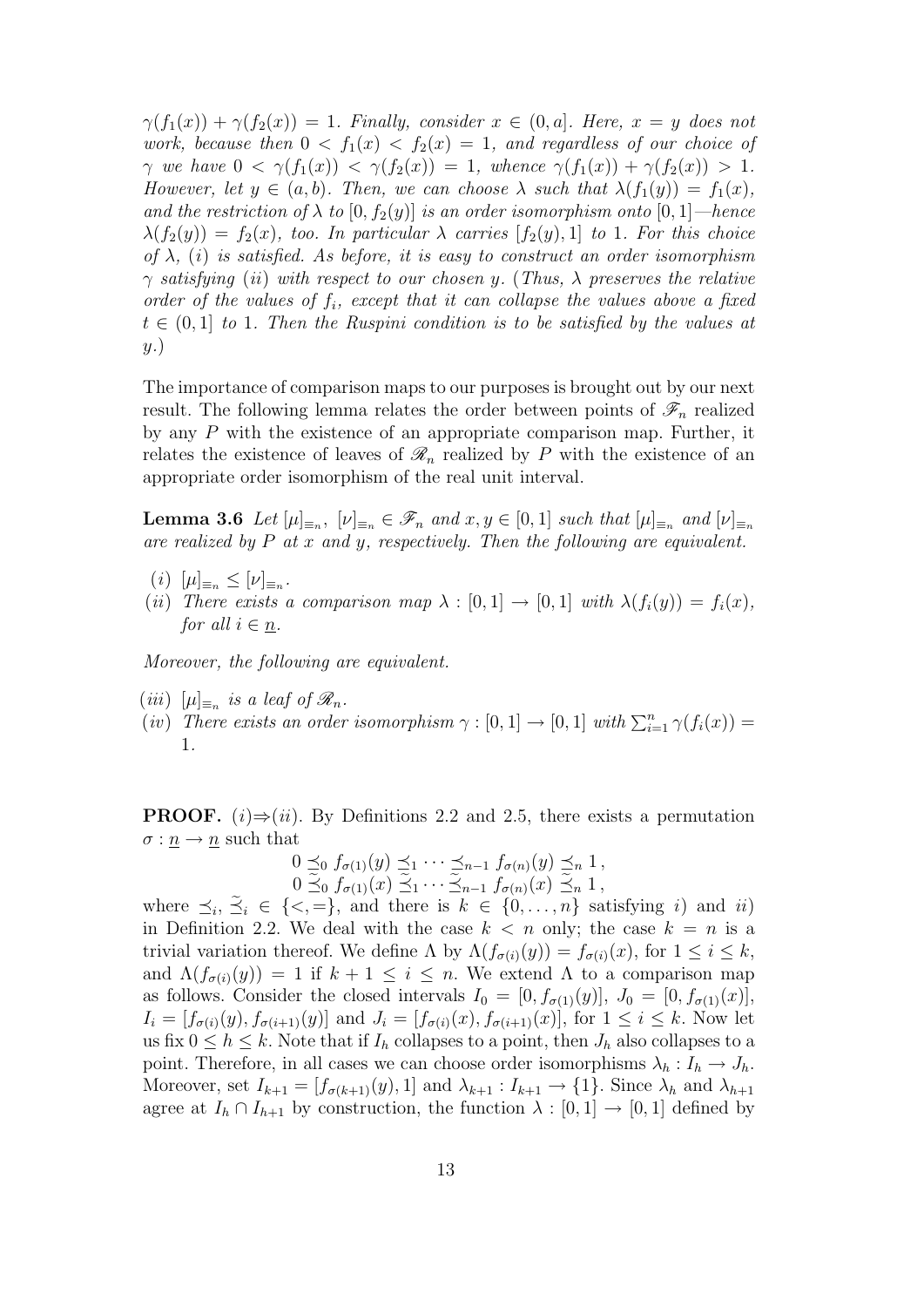$\lambda(r) = \lambda_j(r)$  if  $r \in I_j$ , for  $0 \leq j \leq k+1$ , is a comparison map satisfying (*ii*).

 $(iii) \Rightarrow (i)$ . Immediate from Definitions 2.2 and 2.5.

 $(iii)$ ⇒ $(iv)$ . It is an exercise to check that  $[\mu]_{\equiv n}$  is a leaf of  $\mathcal{R}_n$  if and only if exactly one of the following two cases hold.

*Case 1*. There exists  $i_0$  such that  $\mu(X_{i_0}) = 1$  and  $\mu(X_i) = 0$  for  $i \neq i_0$ . Let  $\gamma$  be the identity map. By Definition 2.5, we have  $\sum_{i=1}^{n} \gamma(f_i(x)) = 1$ .

*Case 2.* For all *i*,  $\mu(X_i) < 1$ , and there exist  $i_0, i_1$  such that  $0 < \mu(X_{i_0}) \le$  $\mu(X_{i_1}).$ 

Let us write

 $0 \leq_0 f_{\sigma(1)}(x) \leq_1 \cdots \leq_{n-1} f_{\sigma(n)}(x) \leq_n 1$ 

for some permutation  $\sigma$  and  $\preceq_i \in \{<,=\}$ . We shall assume  $\preceq_0$  is  $\lt$ . The case where some  $f_i$  takes value zero at  $x$  is entirely similar.

Now consider the  $(n-1)$ -dimensional simplex<sup>3</sup>  $S_n$ , given by the convex hull of the standard basis of  $\mathbb{R}^n$ . Let  $S_n^{(1)}$  be the simplicial complex given by the first barycentric subdivision of  $S_n$ . The  $(n-1)$ -dimensional simplices of  $S_n^{(1)}$  are in bijection with the permutations of  $n$ , and the solution set of the inequalities

$$
0 \le r_1 \le \dots \le r_n \le 1 \tag{3.1}
$$

in  $S<sup>n</sup>$  is an  $(n-1)$ -dimensional simplex  $S \in S<sub>n</sub><sup>(1)</sup>$ . Consider the equalities

$$
r_i = r_{i+1} \tag{3.2}
$$

for each  $i = 1, \ldots, n-1$  such that  $\preceq_i$  is =. Then the solution set of (3.1) and (3.2) is a nonempty face *T* of *S*. Consider next the strict inequalities

$$
\begin{cases}\nr_i < r_{i+1} \\
0 < r_1 \\
r_n < 1\n\end{cases} \tag{3.3}
$$

for all  $i = 1, \ldots, n-1$  such that  $\preceq_i$  is  $\lt$ . Then the solution set of  $(3.1)$ , (3.2), and (3.3) is the relative interior  $T^{\circ}$  of  $T$ . Since  $T$  is nonempty,  $T^{\circ}$  is nonempty. The barycenter  $b = (b_1, \ldots, b_n)$  of *T* lies in  $T^\circ$ . Since  $b \in S_n$ , we have  $\sum_{k=1}^{n} b_k = 1$ . Moreover, by construction,

 $0 \leq_0 b_1 \leq_1 \cdots \leq_{n-1} b_n \leq_n 1$ . We define  $\Gamma$  by  $\Gamma(f_{\sigma(i)}) = b_i$ . Arguing as in the proof of  $(i) \Rightarrow (ii)$ , we conclude that there is an extension of  $\Gamma$  to an order isomorphism  $\gamma : [0,1] \rightarrow [0,1]$ satisfying (*iv*).

<sup>3</sup> For all unexplained notions in combinatorial topology, please see [12].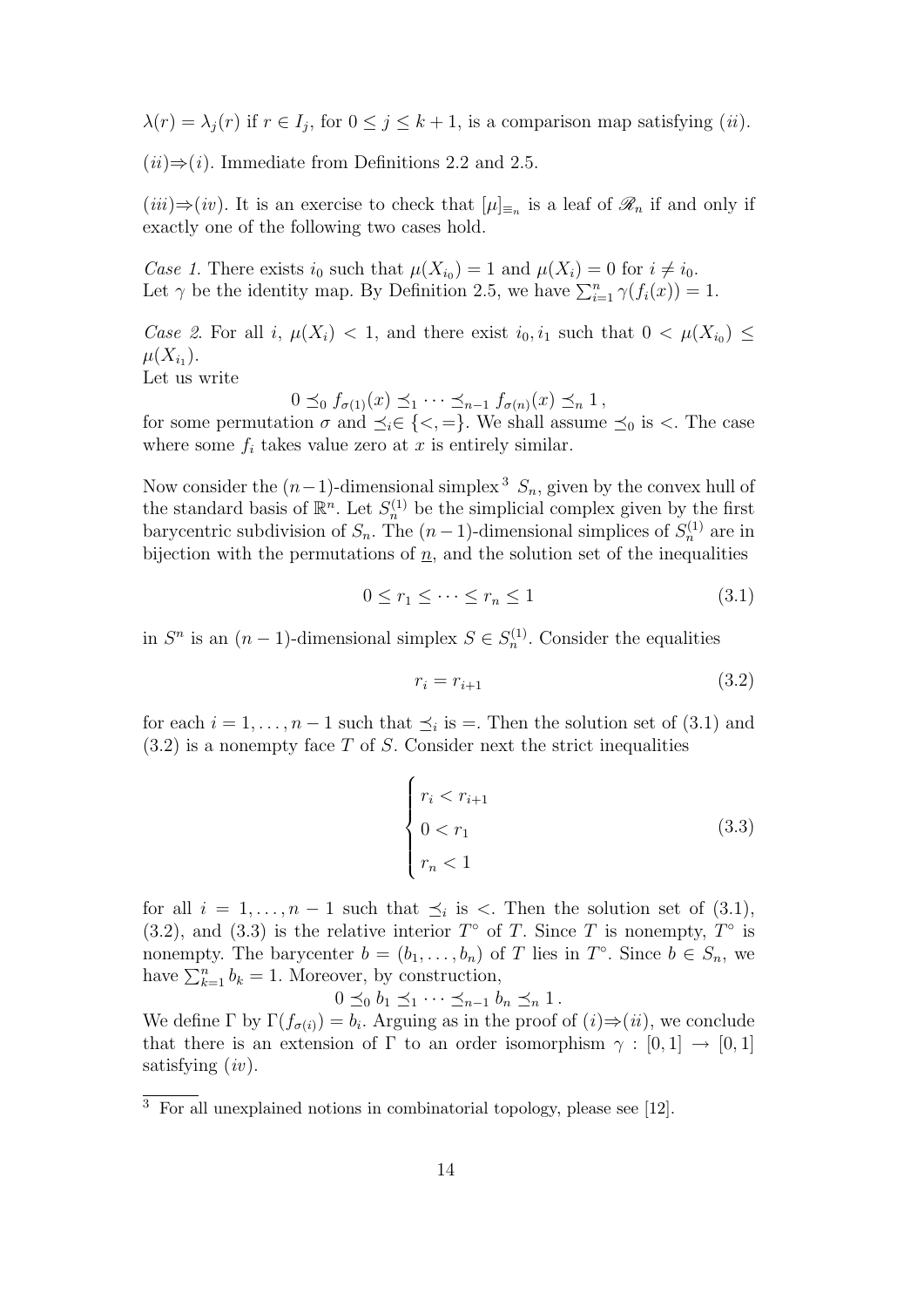$(iv)$ ⇒ $(iii)$ . Suppose  $[\mu]_{\equiv_n}$  is not a leaf of  $\mathcal{R}_n$ . Thus, exactly one of the following two cases holds.

*Case 1.*  $[\mu]_{\equiv n}$  ∈  $\mathscr{F}_n \setminus \mathscr{R}_n$ . In this case there exists  $i_0$  such that  $\mu(X_{i_0}) < 1$  and  $\mu(X_i) = 0$  for  $i \neq i_0$ . Using Definition 2.5, we have  $\sum_{i=1}^{n} \gamma(f_i(x)) < 1$ , for each order isomorphism *γ*.

*Case 2.*  $[\mu]_{\equiv_n} \in \mathscr{R}_n$ , but  $[\mu]_{\equiv_n} \in \mathscr{R}_n$  is not a leaf of  $\mathscr{R}_n$ . It is easy to check that there exist  $i_0, i_1$  such that  $0 < \mu(X_{i_0}) \le \mu(X_{i_1}) = 1$ . Using Definition 2.5, we have  $f_{i_1}(x) = 1$  and  $f_{i_0}(x) > 0$ , and thus  $\sum_{i=1}^{n} \gamma(f_i(x)) > 0$ 1, for each order isomorphism *γ*.

To state our main result we still need to show how to obtain a formula  $\psi_{\mu}$ <sup>*j*</sup><sup>*=n*</sub></sup> associated with a given element  $[\mu]_{\equiv_n} \in \mathscr{F}_n$  such that  $\psi_{[\mu]_{\equiv_n}}$  evaluates to 1 exactly on  $\downarrow$   $[\mu]_{\equiv_n}$ . To this end, we define the derived connective  $\alpha \triangleleft \beta = ((\beta \rightarrow$  $\alpha$ )  $\rightarrow \beta$ ). Given an assignment  $\mu$  we have that

$$
\mu(\alpha \triangleleft \beta) = \begin{cases} 1 & \text{if } \mu(\alpha) < \mu(\beta) \text{ or } \mu(\alpha) = \mu(\beta) = 1 \\ \mu(\beta) & \text{otherwise.} \end{cases}
$$

Suppose now that, for a given permutation  $\sigma : \underline{n} \to \underline{n}$ ,

$$
0 \preceq_0 \mu(X_{\sigma(1)}) \preceq_1 \cdots \preceq_{n-1} \mu(X_{\sigma(n)}) \preceq_n 1,
$$

where  $\leq_i \in \{<,\ =\}, i = 0, \ldots, n$ . We associate to  $[\mu]_{\equiv_n}$  the formula

$$
\psi_{\lbrack\mu\rbrack_{\equiv_n}} = (\perp \bowtie_0 X_{\sigma(1)}) \wedge (X_{\sigma(1)} \bowtie_1 X_{\sigma(2)}) \wedge \cdots \wedge (X_{\sigma(n)} \bowtie_n T), \quad (3.4)
$$

where  $\bowtie_i = \triangleleft$  if  $\preceq_i$  is  $\lt$ , and  $\bowtie_i = \leftrightarrow$  otherwise.

 ${\bf Lemma 3.7} \ \ F_{\psi_{[\mu]_{\equiv n}}} = \downarrow [\mu]_{\equiv_n}.$ 

**PROOF.** We omit the straightforward verification. Compare [13], where a theory of *chain normal forms* for Gödel logic is introduced using similar tools.

Given a forest  $F \subseteq \mathscr{F}_n$ , let us indicate with Leaf(*F*) the set of leaves of *F*.

**Lemma 3.8** *Fix a forest*  $F \subseteq \mathscr{F}_n$ *, and let*  $\alpha(X_1, \ldots, X_n)$  *be a formula as in* (2.6) *such that*  $F_{\alpha} = F$ *. Then* 

$$
\vdash \alpha \leftrightarrow \bigvee_{l \in \text{Leaf}(F_{\alpha})} \psi_l. \tag{3.5}
$$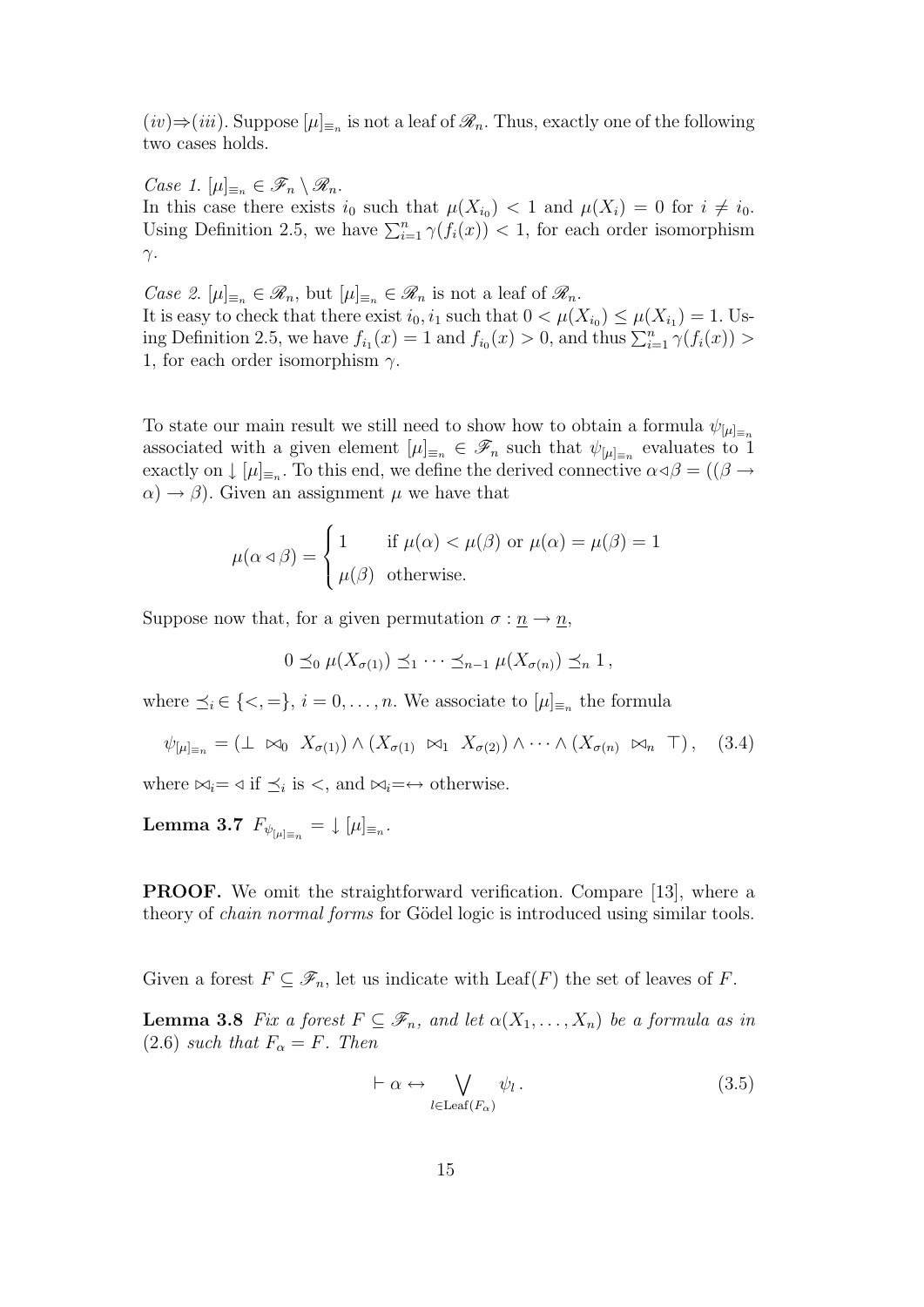**PROOF.** Set  $\beta = \bigvee_{l \in \text{Leaf}(F_{\alpha})} \psi_l$ . Then, by the definition of  $\leftrightarrow$ , (3.5) holds if and only if  $F_\alpha = F_\beta$ . But, by Lemma 3.7 along with the definition of  $\vee$ ,  $F_\beta$  is the downset of the leaves of  $F_\alpha$ , whence it coincides with  $F_\alpha$ .

Note that, in particular, Lemma 3.8 yields the promised explicit construction of  $\alpha_P$ , for any family of fuzzy sets *P*. Indeed, using  $(2.7)$ ,

$$
\vdash \alpha_P \leftrightarrow \bigvee_{l \in \text{Leaf}(F(P))} \psi_l \,. \tag{3.6}
$$

**Definition 3.9** *We say that a forest F is a* Ruspini subforest *if*  $F \subseteq \mathcal{R}_n$  *and each leaf of*  $F$  *is a leaf of*  $\mathcal{R}_n$ *.* 

We can finally prove our first main result.<sup>4</sup>

**Theorem 3.10** *For any choice of P the following are equivalent.*

(*i*) *P is a weak Ruspini partition.* (*ii*) *F*(*P*) *is a Ruspini subforest.* (*iii*) G*<sup>∞</sup> proves <i>* $\theta$  *<i>m*  $\theta$  *m*  $\theta$  *m*  $\theta$  *m*  $\theta$  *m*  $\theta$  *m*  $\theta$  *m*  $\theta$  *m*  $\theta$  *m*  $\theta$  *m*  $\theta$  *m*  $\theta$  *m*  $\theta$  *m*  $\theta$  *m*  $\theta$  *m*  $\theta$  *m*  $\theta$  *m*  $\theta$  *m*  $\theta$  *m*  $\theta$  *m*  $\theta$  *m*  $\theta$  *m*  $\theta$  *m*  $\$ 

$$
\psi_P \leftrightarrow \bigvee_{l \in \text{Leaf}(F_{\alpha_P}) \cap \text{Leaf}(\mathscr{R}_n)} \psi_l . \tag{3.7}
$$

*Moreover, for any Ruspini subforest F* there exists a Ruspini partition  $P' =$  ${f'_1, \ldots, f'_n}$ , with  $f'_i : [0, 1] \to [0, 1]$ , such that  $F(P') = F$ .

**PROOF.** Recall from (2.7) that  $F_{\alpha} = F(P)$ . We tacitly use the latter identification in the proof below.

 $(i) \Rightarrow (ii)$ . By Lemma 3.6, we can reformulate Definition 3.4 in terms of assignments as follows. For all  $[\mu]_{\equiv n} \in \mathscr{F}_n$  realized by *P* at some  $x \in [0,1]$ , there exists  $[\nu]_{\equiv_n} \geq [\mu]_{\equiv_n}$  realized by *P* at some  $y \in [0,1]$  such that  $[\nu]_{\equiv_n}$  is a leaf of  $\mathcal{R}_n$ . Thus, by Proposition 2.6,  $F(P)$  is exactly the downset of those leaves of  $\mathcal{R}_n$  realized by *P* at some  $x \in [0, 1]$ .

 $(ii) \Rightarrow (iii)$ . By Definition 3.9, each leaf  $k \in \text{Leaf}(F_{\alpha_P})$  is a leaf of  $\mathcal{R}_n$ . Hence, Leaf( $F_{\alpha_P}$ )  $\cap$  Leaf( $\mathscr{R}_n$ ) = Leaf( $F_{\alpha_P}$ ), and the result follows from (3.6).

 $(iii) \Rightarrow (i)$ . Suppose P is not a weak Ruspini partition. By Definition 3.4, using Lemma 3.6, there exists  $k \in F_{\alpha_P}$  such that one of the following two conditions holds.

 $(a)$   $k \in \mathscr{F}_n \setminus \mathscr{R}_n$ .

<sup>&</sup>lt;sup>4</sup> In [6, p. 170] a different version of this theorem appears, where the formula in (*iii*) regrettably contains a mistake.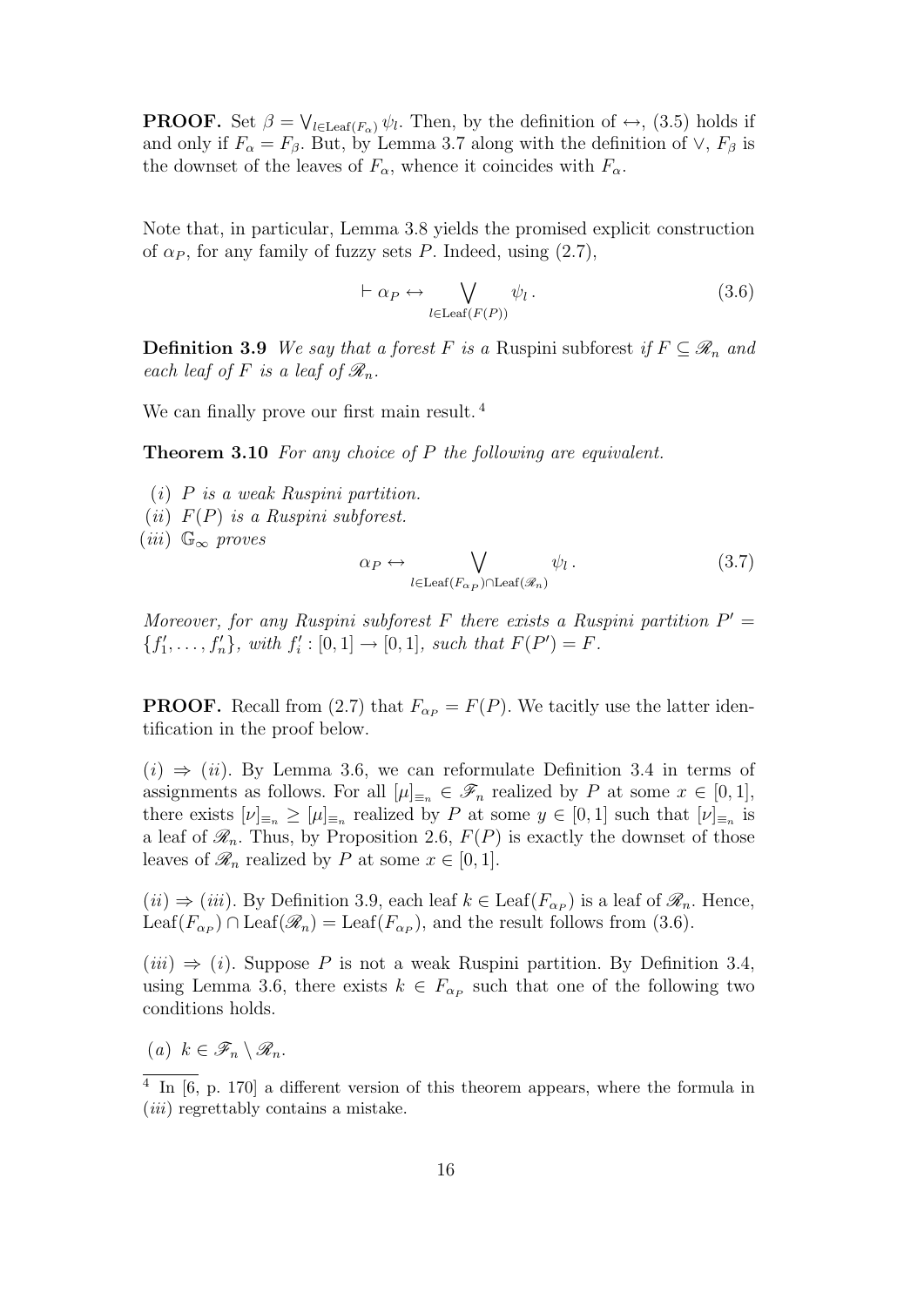(*b*)  $k \in \mathcal{R}_n$  is a maximal element of  $F_{\alpha_P}$ , but it is not a leaf of  $\mathcal{R}_n$ .

We will show that both (*a*) and (*b*) lead to a contradiction. To this purpose, set  $\beta = \bigvee_{l \in \text{Leaf}(F_{\alpha_{p}}) \cap \text{Leaf}(\mathcal{R}_{n})} \psi_{l}$ . Then  $F_{\beta}$ , the forest associated with  $\beta$  via (2.6), is a subforest of  $\mathscr{R}_n$ . Indeed, by Lemma 3.7,  $F_\beta$  is the downset of those  $l \in \mathscr{F}_n$ satisfying  $l \in \text{Leaf}(F_{\alpha_P}) \cap \text{Leaf}(\mathcal{R}_n)$ . By the definition of  $\leftrightarrow$ , (3.7) holds if and only if  $F_{\alpha_P} = F_{\beta}$ . Suppose (*a*) holds. Then *k* is an element of  $F_{\alpha_P}$  lying strictly above a leaf of  $\mathscr{R}_n$ . Since, as just shown,  $F_\beta \subseteq \mathscr{R}_n$ , we infer  $F_{\alpha_P} \neq F_\beta$ , a contradiction. Next suppose (*b*) holds. We claim  $k \notin F_\beta$ . Indeed, since  $F_\beta$ is the downset of those  $l \in \mathscr{F}_n$  satisfying  $l \in \text{Leaf}(F_{\alpha_P}) \cap \text{Leaf}(\mathscr{R}_n)$ ,  $k \in F_\beta$  if and only if there exists such an *l* satisfying  $l \geq k$ . Since  $k \notin \text{Leaf}(\mathcal{R}_n)$  by  $(b)$ , we have  $l > k$ . Since  $l \in \text{Leaf}(F_{\alpha_P})$ , the latter inequality means that k is not a leaf of  $F_{\alpha_P}$ , a contradiction. We conclude  $k \notin F_\beta$ , whence  $F_{\alpha_P} \neq F_\beta$ , as was to be shown.

Finally, we prove the last statement of the theorem. Let  $[\mu_1]_{\equiv n}, \ldots, [\mu_m]_{\equiv n}$ be the leaves of *F*. Partition the interval [0, 1] into *m* intervals  $I_1 = [0, x_1]$ ,  $I_2 = (x_1, x_2], \ldots, I_m = (x_{m-1}, 1 = x_m].$  We construct the functions  $f'_i$  as follows. For  $i \in \underline{n}$ ,  $j \in \underline{m}$ , we set  $f_i'(x) = C_{ij} \in \mathbb{R}$  if  $x \in I_j$ . The constants  $C_{ij}$ are chosen so that

 $(c)$   $[\mu_j]_{\equiv_n}$  is realized by  $P'$  at  $x_j$ ,  $(d) \sum_{i=1}^{n} C_{ij} = 1.$ 

Obviously, it is always possible to choose  $C_{ij}$  so that  $(c)$  holds. The proof of  $(iii) \Rightarrow (iv)$  in Lemma 3.6 shows that, in fact, it is always possible to choose  $C_{ij}$  so that both  $(c)$  and  $(d)$  hold.

As a first corollary, we can count the number of Ruspini partitions with *n* fuzzy sets that can be told apart by Gödel logic. In [14, Theorem 3] it is shown that the number of leaves of  $\mathscr{F}_n$  is

$$
L_n = 2 \sum_{k=1}^n k! \binom{n}{k},\tag{3.8}
$$

where  $\begin{cases} n \\ k \end{cases}$ *k*  $\}$  is the number of partitions of an *n*-element set into *k* classes, *i.e.*, the *Stirling number of the second kind*. The number  $\sum_{k=1}^{n} k! \begin{cases} n \\ k \end{cases}$ *k*  $\}$  is the  $n^{\text{th}}$ *ordered Bell number*, *i.e.*, the number of all ordered partitions of  $n$ . Compare sequence *A*000670 in [15].

Consider  $P' = \{f'_1, \ldots, f'_n\}$ , where  $f'_i : [0, 1] \rightarrow [0, 1]$ . In the light of Section 2, let us say that P' is *Gödel-equivalent* to P if  $F(P) = F(P')$ , or, equivalently,  $\vdash \alpha_P \leftrightarrow \alpha_{P'}$ . Then: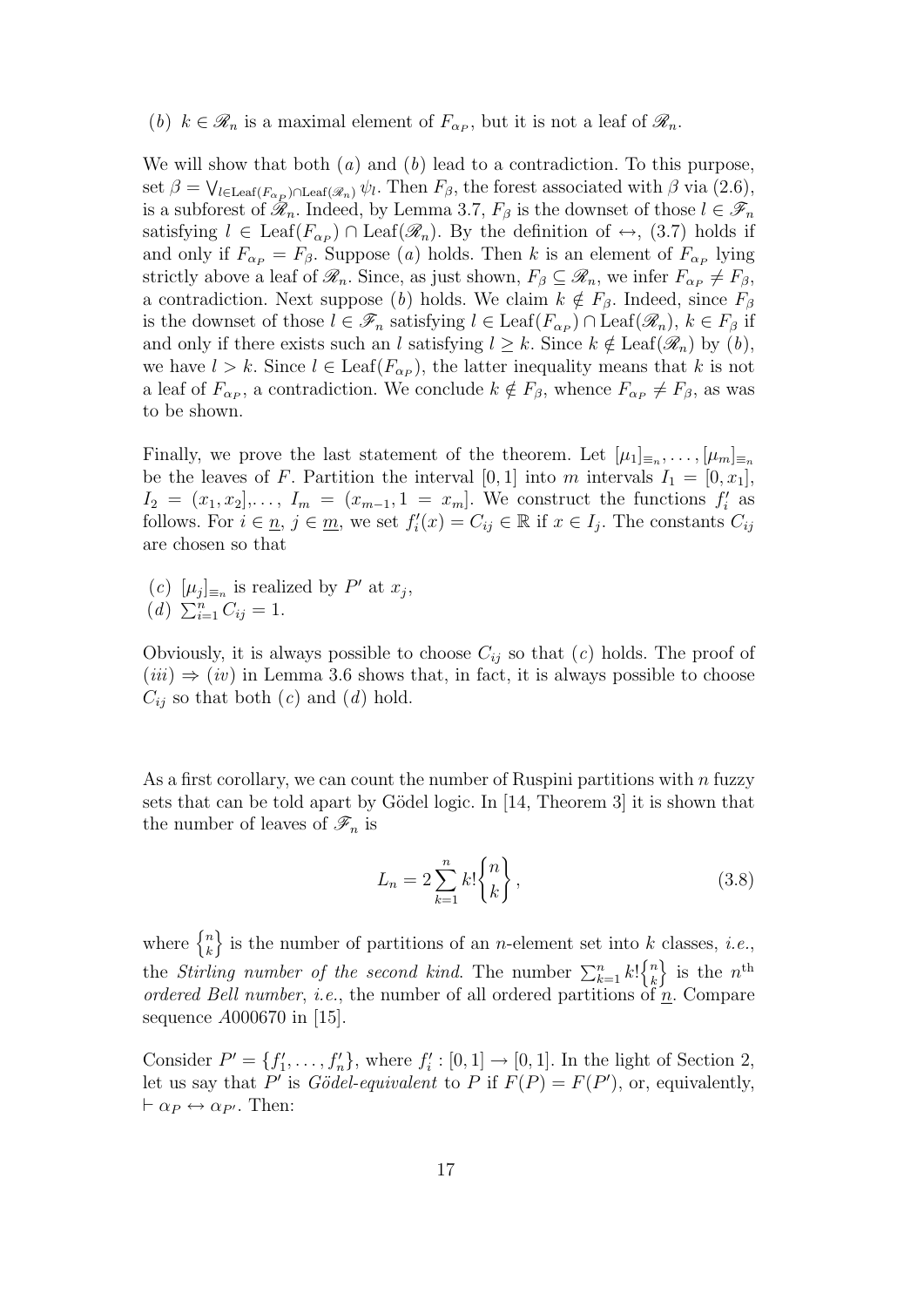**Corollary 3.11** *The number of equivalence classes of G¨odel-equivalent weak Ruspini partitions of <i>n elements is*  $2^{L_n-1} - 1$ *, where*  $L_n$  *is given by* (3.8)*.* 

**PROOF.** A weak Ruspini partition  $P$  is characterized, up to Gödel-equivalence, by the forest  $F(P)$ , and therefore by a subset of leaves of  $\mathscr{R}_n$ . Noting that the number of leaves of  $\mathcal{R}_n$  is  $L_n - 1$ , and that for every weak Ruspini partition *P*,  $F(P) \neq \emptyset$ , the corollary follows.

Our second corollary deals with continuity. Since implication in Gödel logic has a discontinuous semantics, it is impossible to force continuity of all functions of a Ruspini partition (up to Gödel-equivalence). However, it is always possible to bound the number of discontinuities:

**Corollary 3.12** (*i*) There is a Ruspini subforest F such that whenever  $F(P)$  = *F* then each  $f_i \in P$  has a point of discontinuity. (*ii*) *For all Ruspini subforests F* with *L* leaves there is a choice of a Ruspini partition  $P' = \{f'_1, \ldots, f'_n\}$ , with  $F(P') = F$  *such that each*  $f'_i : [0,1] \rightarrow [0,1]$  *has at most*  $L-1$  *points of discontinuity.*

**PROOF.** (*i*) It suffices to choose  $F \subseteq \mathcal{R}_n$  as the forest of all Boolean assignments which are leaves of  $\mathcal{R}_n$ . *(ii)* The construction used in the proof of the last statement of Theorem 3.10 yields the desired  $P'$ .

## **4 Four-valued G¨odel Logic, and** 2**-overlapping Ruspini Partitions**

Following the same outline of the previous section, we now investigate how Gödel logic expresses the 2-overlapping property of the family *P* of fuzzy sets.

**Definition 4.1** *We denote by*  $\mathscr{T}_n$  *the subforest of*  $\mathscr{F}_n$  *obtained by removing from*  $\mathscr{F}_n$  *all the trees of height*  $> 3$ *.* 

**Remark 4.2**  $\mathscr{T}_n$  *is the subforest of all equivalence classes of assignments*  $[\mu]_{\equiv_n} \in \mathscr{F}_n$  such that for all  $i \neq j \neq k \in n$ , at least one of  $\mu(X_i) = 0$ ,  $\mu(X_i) = 0, \ \mu(X_k) = 0, \ holds.$ 

We can immediately show how to axiomatize  $\mathscr{T}_n$ .

**Definition 4.3** *We define the* 2-overlapping axiom  $\tau_n$  *by* 

$$
\tau_n = \bigwedge_{1 \leq i < j < k \leq n} \neg (X_i \land X_j \land X_k) \, .
$$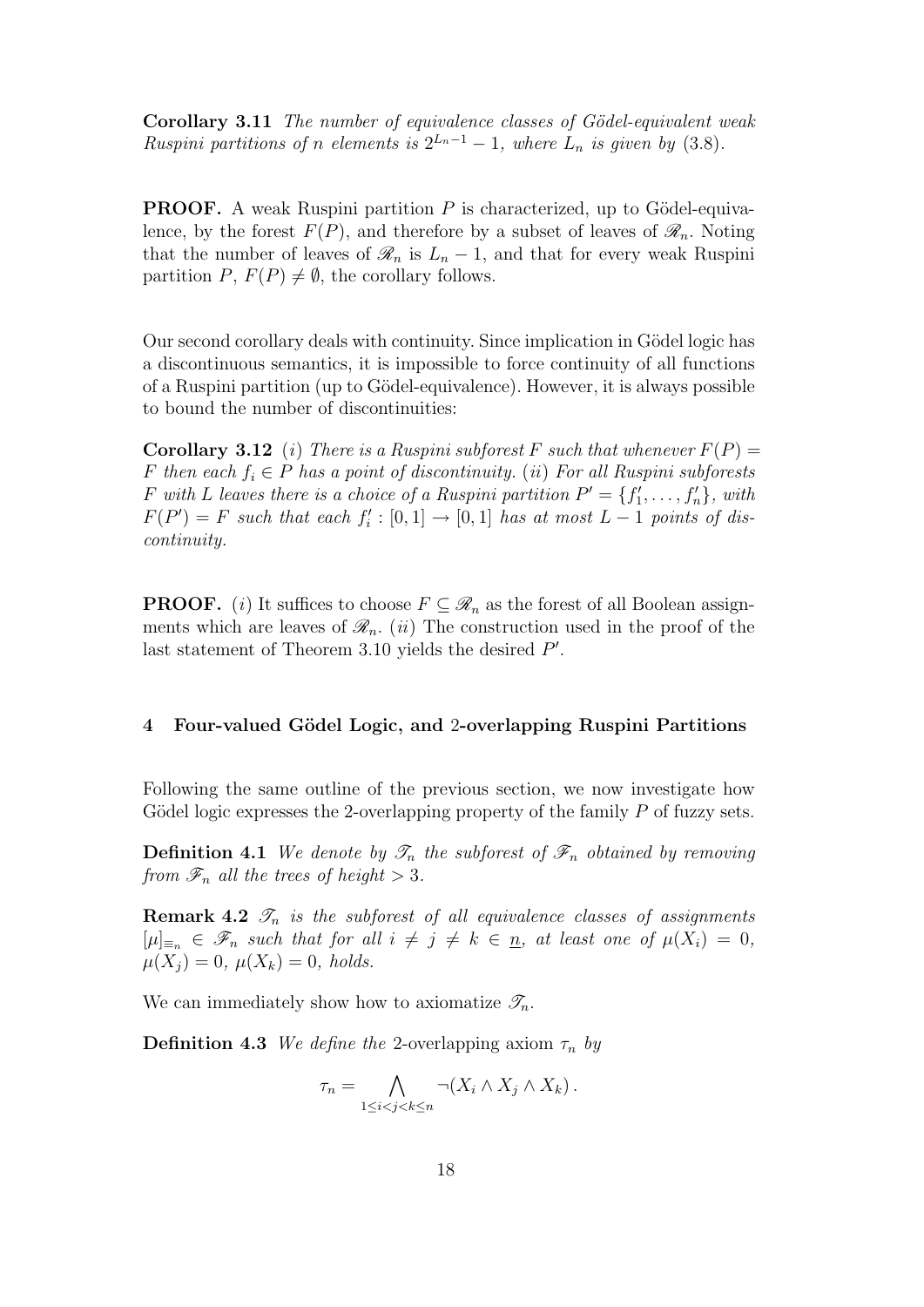**Lemma 4.4**  $F_{\tau_n} = \mathscr{T}_n$ .

**PROOF.** Fix an assignment  $\mu$ . Note that  $\mu(\tau_n) \neq 1$  if and only if there exist  $i \neq j \neq k \in n$  such that  $\mu(X_i) > 0$ ,  $\mu(X_i) > 0$ , and  $\mu(X_k) > 0$ . It is now straightforward to verify that the latter condition holds if and only if  $[\mu]_{\equiv_n} \notin \mathscr{T}_n$ .

**Lemma 4.5** *For any choice of P,*

$$
\vdash_{\mathbb{G}_4} \alpha_P \to \tau_n \quad \text{if and only if} \quad \vdash \alpha_P \to \tau_n \, .
$$

**PROOF.**  $(\Leftarrow)$  Trivial.

 $(\Rightarrow)$  The formula  $\alpha_P \to \tau_n$  is a tautology of  $\mathbb{G}_4$  if and only if

$$
F_{\alpha_P} \cap \mathscr{F}_n^4 \subseteq F_{\tau_n} \cap \mathscr{F}_n^4. \tag{4.1}
$$

Since, by Lemma 4.4,  $F_{\tau_n} = \mathcal{T}_n$ , and since  $\mathcal{T}_n \subseteq \mathcal{F}_n^4$  by direct inspection, Condition (4.1) is equivalent to

$$
F_{\alpha_P} \cap \mathscr{F}_n^4 \subseteq \mathscr{T}_n. \tag{4.2}
$$

We show  $F_{\alpha_P} \subseteq \mathscr{T}_n$ . Suppose there exists  $[\mu]_{\equiv_n} \in F_{\alpha_P}$  such that  $[\mu]_{\equiv_n} \notin \mathscr{T}_n$ (*absurdum hypothesis*). By (4.2) we have  $[\mu]_{\equiv_n} \in F_{\alpha_P} \setminus \mathscr{F}_n^4$ . Therefore, the class  $[\mu]_{\equiv_n}$  must belong to a tree of  $\mathscr{F}_n$  of height  $> 3$ . If  $[\nu]_{\equiv_n}$  is the root of such tree, we have  $[\nu]_{\equiv_n} \in F_{\alpha_P} \cap \mathscr{F}_n^4$  but, by Definition 4.1,  $[\nu]_{\equiv_n} \notin \mathscr{T}_n$ . This contradicts (4.2), and our claim is settled. Thus,  $F_{\alpha P} \subseteq \mathscr{T}_n$  and the formula  $\alpha_P \to \tau_n$  is a tautology of  $\mathbb{G}_{\infty}$ .

Using the preceding lemma, we can now prove:

**Theorem 4.6** *For any choice of P, the following are equivalent.*

(*i*) *P is a* 2*-overlapping family.* (*ii*)  $F(P)$  *is a subforest of*  $\mathscr{T}_n$ *.*  $(iii) \vdash_{\mathbb{G}_4} \alpha_P \rightarrow \tau_n.$ 

**PROOF.** (*i*)  $\Rightarrow$  (*ii*). All  $[\mu]_{\equiv n} \in \mathscr{F}_n$  realized by *P* at some  $x \in [0, 1]$  are such that for all  $i \neq j \neq k \in \underline{n}$ , at least one of  $\mu(X_i) = 0$ ,  $\mu(X_j) = 0$ ,  $\mu(X_k) = 0$ , holds. Thus,  $F(P)$  is subforest of  $\mathscr{T}_n$ .

 $(iii) \Rightarrow (iii)$ . Since  $F(P) \subseteq \mathcal{T}_n$ , we have  $\vdash \alpha_P \to \tau_n$ . But then  $\vdash_{\mathbb{G}_4} \alpha_P \to \tau_n$ .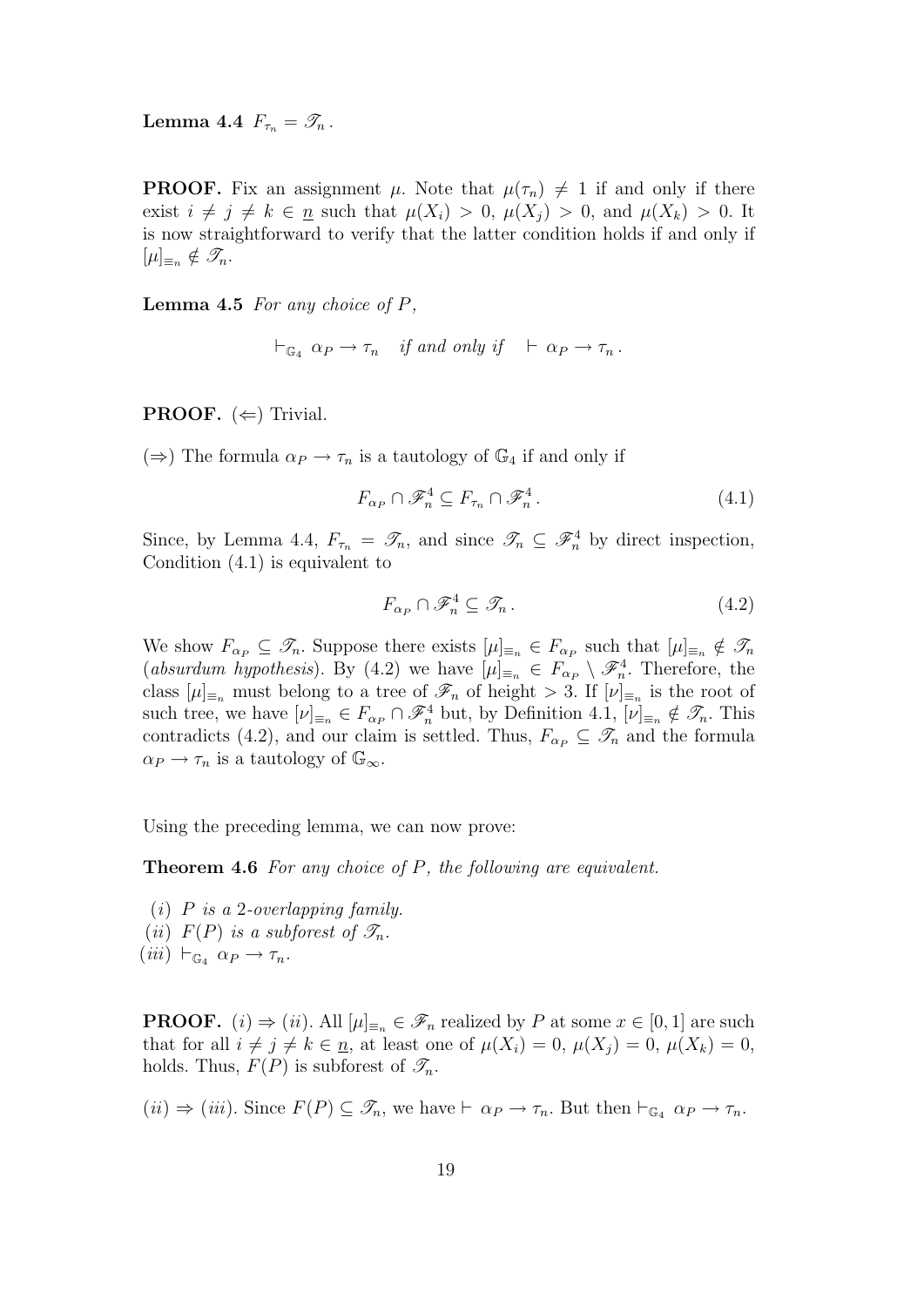$(iii) \Rightarrow (i)$ . Suppose P is not a 2-overlapping family (*absurdum hypothesis*). In other words, suppose that there exist  $i \neq j \neq k \in \underline{n}$ , and  $x \in [0,1]$ , such that  $f_i(x) > 0$ ,  $f_i(x) > 0$ , and  $f_k(x) > 0$ . Thus, there exists  $|\mu|_{\equiv n} \in \mathscr{F}_n$  realized by *P* at *x*, such that  $\mu(X_i) > 0$ ,  $\mu(X_j) > 0$ , and  $\mu(X_k) > 0$ . Using (2.7),  $[\mu]_{\equiv_n} \in F_{\alpha_P}$ . Clearly,  $[\mu]_{\equiv_n} \notin F_{\tau_n}$ . Therefore,  $\alpha_P \to \tau_n$  is not a tautology of  $\mathbb{G}_{\infty}$ . By Lemma 4.5,  $\alpha_P \to \tau_n$  is not a tautology of  $\mathbb{G}_4$ . This contradicts *(iii)* and completes the proof.

Our final aim is to combine Theorems 3.10 and 4.6, that is, to axiomatize 2-overlapping weak Ruspini partitions in four-valued Gödel logic.

**Theorem 4.7** *For any choice of P the following are equivalent.*

(*i*) *P is a* 2*-overlapping weak Ruspini partition.*

(*ii*)  $F(P)$  *is a Ruspini subforest contained in*  $\mathscr{T}_n$ *.* 

 $(iii) \vdash_{\mathbb{G}_4} \alpha \wedge \beta$ , where

$$
\alpha = \alpha_P \leftrightarrow \bigvee_{l \in \text{Leaf}(F_{\alpha_P}) \cap \text{Leaf}(\mathscr{R}_n)} \psi_l , \qquad (4.3)
$$

$$
\beta = (\alpha_P \to \tau_n).
$$

*Moreover, for any Ruspini subforest*  $F$  *contained in*  $\mathscr{T}_n$  *there exists a* 2*overlapping Ruspini partition*  $P' = \{f'_1, \ldots, f'_n\}$ , with  $f'_i : [0,1] \rightarrow [0,1]$ , such *that*  $F(P') = F$ *.* 

**PROOF.** (*i*)  $\Rightarrow$  (*ii*). By Theorem 3.10,  $F(P)$  is a Ruspini subforest. By Theorem 4.6,  $F(P) \subseteq \mathscr{T}_n$ .

 $(iii) \Rightarrow (iii)$ . By Theorem 3.10, the formula  $\alpha$  is a tautology of  $\mathbb{G}_{\infty}$ , and thus a tautology of  $\mathbb{G}_4$ . By Theorem 4.6, the formula  $\beta$  is a tautology of  $\mathbb{G}_4$ . Therefore, the formula  $\alpha \wedge \beta$  is a tautology of  $\mathbb{G}_4$ .

 $(iii) \Rightarrow (i)$ . Since  $\alpha \wedge \beta$  is a tautology of  $\mathbb{G}_4$ , we have  $\vdash_{\mathbb{G}_4} \beta$ . By Theorem 4.6, *P* is 2-overlapping. Moreover, by Lemma 4.5,  $\vdash_{\mathbb{G}_4} \beta$  implies  $\vdash \beta$ , and therefore

$$
F_{\alpha P} \subseteq \mathcal{F}_n. \tag{4.4}
$$

It remains to show that *P* is a weak Ruspini partition. The argument is analogous to that in  $(iii) \Rightarrow (i)$  of Theorem 3.10. Indeed, we note that  $\mathbb{G}_4$  proves the formula  $\alpha \leftrightarrow \beta$  if and only if  $F_{\alpha} \cap \mathscr{F}_{n}^{4} = F_{\beta} \cap \mathscr{F}_{n}^{4}$ . Moreover, by (4.4), the element *k* appearing in conditions (*a*) and (*b*) in the proof of Theorem 3.10 necessarily belongs to  $\tau_n$ , and thus to  $\mathscr{F}_n^4$ .

The last statement of the theorem is an immediate consequence of Theorems 3.10 and 4.6.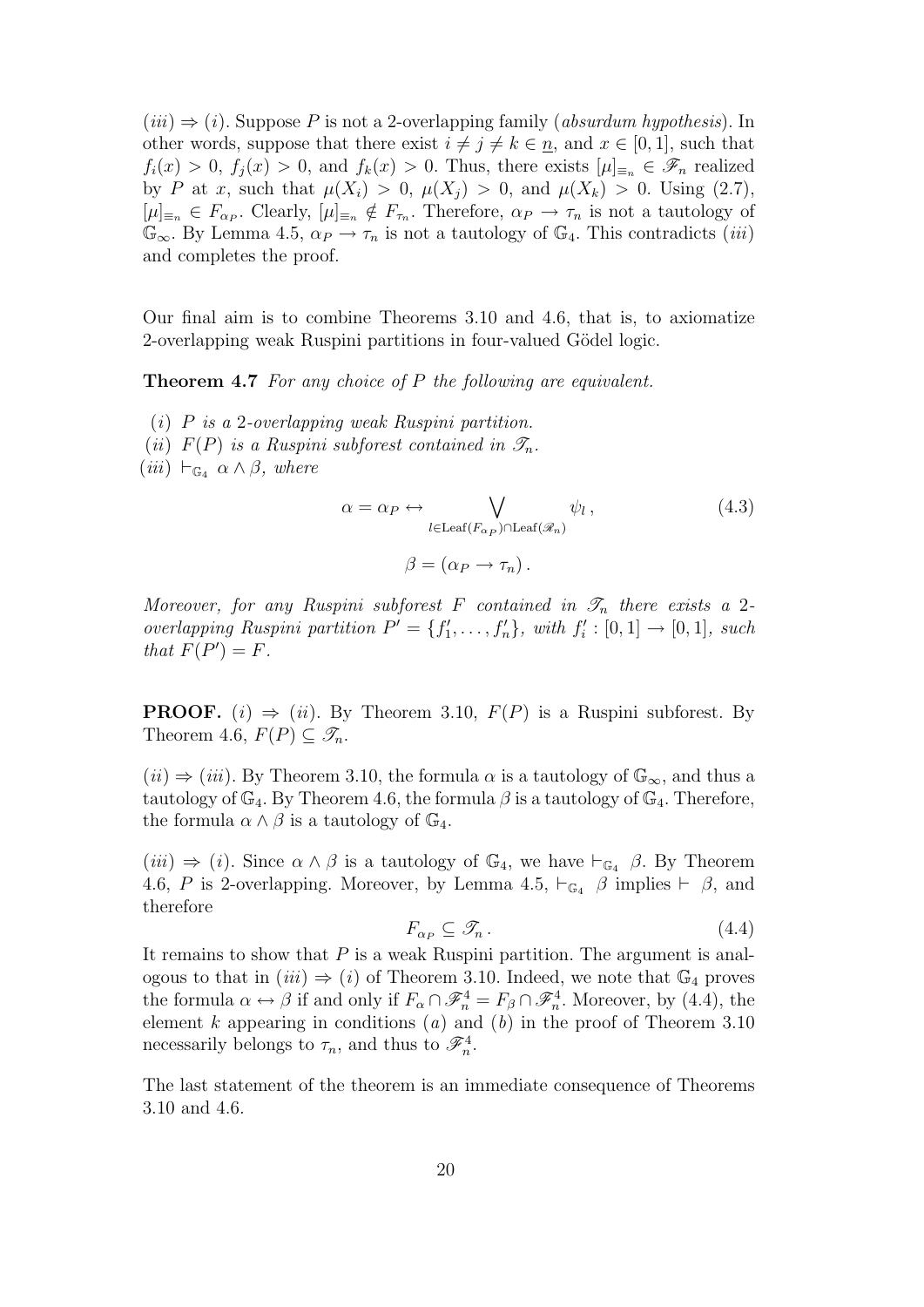The analogue of Corollary 3.11 for 2-overlapping weak Ruspini partition is as follows.

**Corollary 4.8** *The number of classes of G¨odel-equivalent* 2*-overlapping weak Ruspini partitions of <i>n elements is*  $2^{\frac{3n^2-n}{2}}-1$ .

**PROOF.** A 2-overlapping weak Ruspini partition *P* is characterized, up to Gödel equivalence, by the forest  $F(P)$ , and therefore by a subset of leaves of  $\mathscr{R}_n$  ∩  $\mathscr{T}_n$ . We observe that, by Definitions 3.1 and 4.1,  $\mathscr{R}_n$  ∩  $\mathscr{T}_n$  is the forest obtained by removing from  $\mathcal{T}_n$  the single tree having height 1, and the leaves of all the trees having height 2. Thus,  $\mathscr{R}_n \cap \mathscr{T}_n$  contains exactly  $\binom{n}{1}$ 1 ) forests of height 1, and  $\binom{n}{2}$ 2 ) forests of height 3. Since the trees of height 3 have precisely 3 leaves, the total number of leaves of  $\mathcal{R}_n \cap \mathcal{T}_n$  is

$$
\binom{n}{1} + 3\binom{n}{2} = \frac{3n^2 - n}{2}.
$$

Noting that, for every 2-overlapping weak Ruspini partition  $P, F(P) \neq \emptyset$ , the corollary follows.

## **References**

- [1] E. Ruspini, A new approach to clustering, Information and Control 15 (1969) 22–32.
- [2] E. P. Klement, R. Mesiar, E. Pap, Triangular norms, Vol. 8 of Trends in Logic— Studia Logica Library, Kluwer Academic Publishers, Dordrecht, 2000.
- [3] P. Hájek, Metamathematics of fuzzy logic, Vol. 4 of Trends in Logic—Studia Logica Library, Kluwer Academic Publishers, Dordrecht, 1998.
- [4] S. Gottwald, A treatise on many-valued logics, Vol. 9 of Studies in Logic and Computation, Research Studies Press Ltd., Baldock, 2001.
- [5] J. Yen, R. Langari, Fuzzy Logic: Intelligence, Control, and Information, Prentice-Hall, Upper Saddle River, New Jersey, 1998.
- [6] P. Codara, O. M. D'Antona, V. Marra, Best approximation of Ruspini Partitions in Gödel logic, in: K. Mellouli (Ed.), ECSQARU 2007, Vol. 4724 of LNCS (LNAI), Springer, 2007, pp. 161–172.
- [7] R. Balbes, P. Dwinger, Distributive lattices, University of Missouri Press, Columbia, Mo., 1974.
- [8] A. Horn, Free *L*-algebras, J. Symbolic Logic 34 (1969) 475–480.